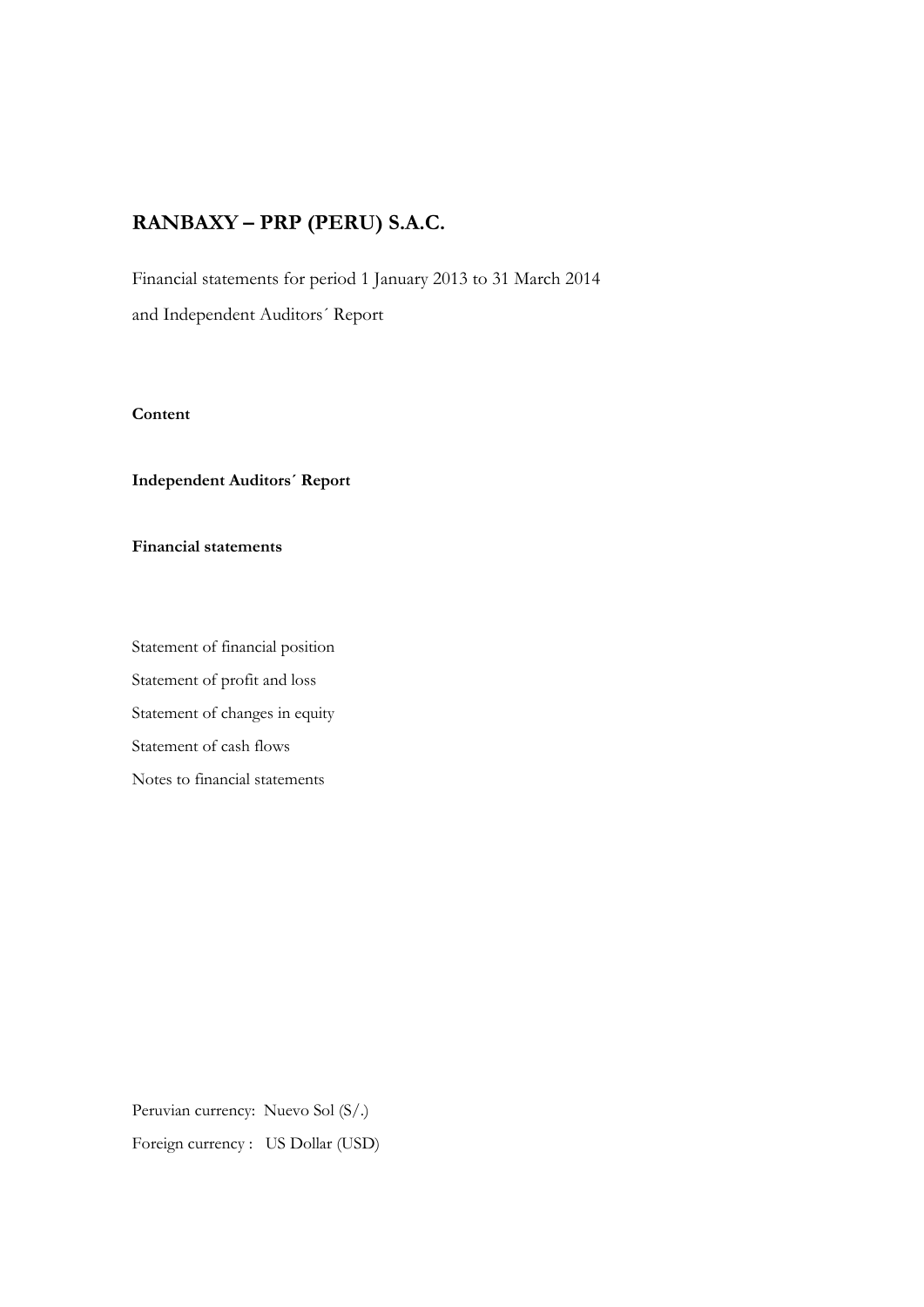# **INDEPENDENT AUDITORS´ REPORT**

#### **To Shareholders and Directors Board**

We have audited the accompanying financial statements of **Ranbaxy – PRP (Peru) S.A.C.** (hereinafter, the Company) a subsidiary of Ranbaxy (Netherlands) B.V., located in Netherlands, which comprise the statement of financial position as at 31 March 2014 and 31 December 2012, and the statement of profit and loss, statement of changes in equity and statement of cash flows for the periods then ended, and summary of significant accounting policies and other explanatory information.

#### **Management´s responsibility for the financial statements**

Management is responsible for the preparation and fair presentation of these financial statements in accordance with generally accepted accounting principles in Peru, and for such internal control as management determines is necessary to enable the preparation of financial statements that are free from material misstatement, whether due to fraud or error.

#### **Auditor´s responsibility**

Our responsibility is to express an opinion on these financial statements based on our audit. We conducted our audit in accordance with International Standards on Auditing. Those standards require that we comply with ethical requirements and plan and perform the audit to obtain reasonable assurance about whether the financial statements are free from material misstatement.

An audit involves performing procedures to obtain audit evidence about the amounts and disclosures in the financial statements. The procedures selected depend on the auditors´ judgement, including the assessment of the risks of material misstatement of the financial statement, whether due to fraud or error. In making those risk assessments, the auditor considers internal control relevant to the entity´s preparation and fair presentation of the financial statements in order to design audit procedures that are appropriate in the circumstances, but not for the purpose of expressing an opinion on the effectiveness on the entity´s internal control. An audit also includes evaluating the appropriateness of accounting policies used and the reasonableness of accounting estimates made by management, as well as evaluating the overall presentation of the financial statements.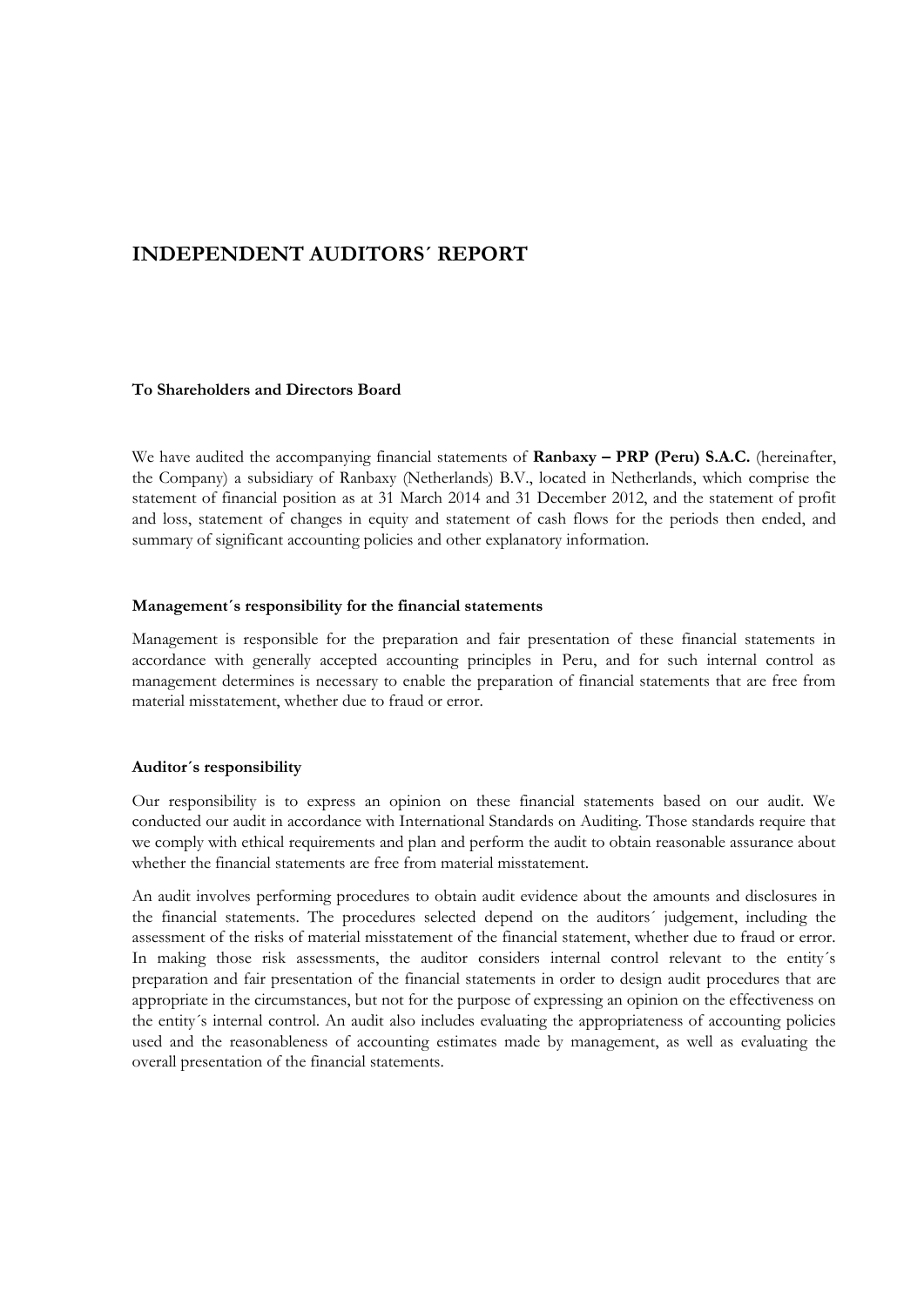# **INDEPENDENT AUDITORS´ REPORT (Continued)**

We believe that the audit evidence we have obtained is sufficient and appropriate to provide a basis for our audit opinion.

The accompanying financial statements have been prepared assuming that the Company will continue as a going concern. As discussed in Note 21 to the financial statements, the Company has suffered recurring losses and has a net capital deficiency. These conditions raise substantial doubt about its ability to continue as a going concern. Management's plans in regard to these matters are also described in Note 21. The financial statements do not include any adjustments relating to the recoverability and classification of asset carrying amounts or the amount and classification of liabilities that might result should the Company be unable to continue as a going concern.

#### **Opinion**

In our opinion, the financial statements present fairly, in all material respects, the financial position of the **Ranbaxy – PRP (Peru) S.A.C.** as at 31 March 2014 and 31 December 2012, and its financial performance and cash flows for the periods then ended in accordance with generally accepted accounting principles in Peru.

16 April 2014

Lima, Peru

Mario Navarrete (Partner) Certified Public Accountant Matriculation N° 31092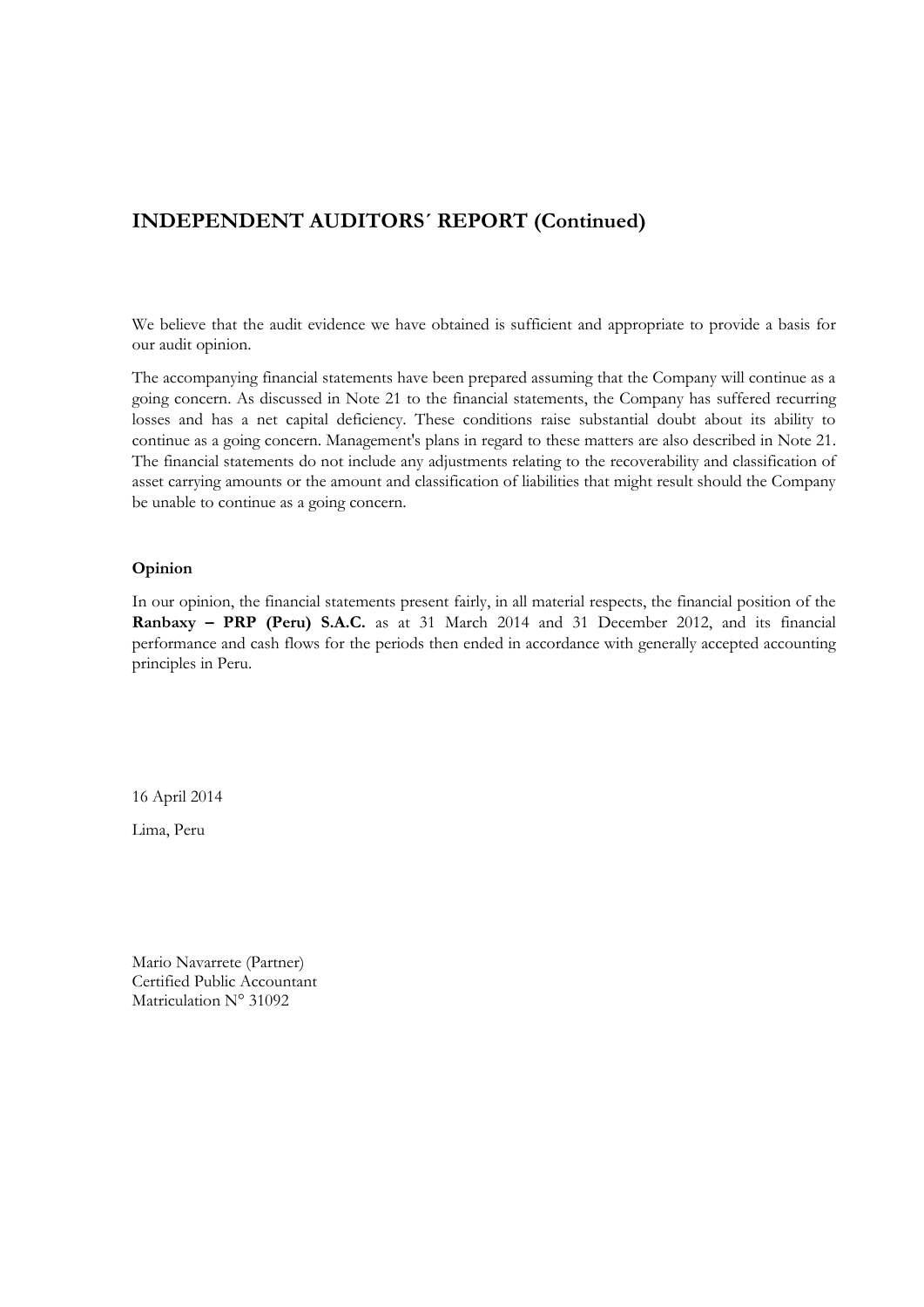# **RANBAXY**

# **DIRECTORS REPORT**

 $\mathcal{L}^{\mathcal{L}}$ 

 $\sim$   $\sim$ 

Your Directors have the pleasure in presenting the Financial Statements for the year ended 31<sup>st</sup> March 2014

| General Balance at March 31, 2014                                                                                                                                                                                                                                                     |                     |                           |
|---------------------------------------------------------------------------------------------------------------------------------------------------------------------------------------------------------------------------------------------------------------------------------------|---------------------|---------------------------|
|                                                                                                                                                                                                                                                                                       | <b>Nuevo Soles.</b> | <b>INR</b>                |
| <b>Assets</b>                                                                                                                                                                                                                                                                         |                     |                           |
| <b>Current</b>                                                                                                                                                                                                                                                                        |                     |                           |
| Cash & Bank                                                                                                                                                                                                                                                                           | 2.094,455           | 44,468,259                |
| Commercial Accounts receivable                                                                                                                                                                                                                                                        | 755,534             | 16,041,062                |
| Receivable - Related party                                                                                                                                                                                                                                                            | 56,189              | 1,192,972                 |
| Other Accounts receivable                                                                                                                                                                                                                                                             | 54.521              | 1,157,558                 |
| Inventory                                                                                                                                                                                                                                                                             | 383,832             | 8,149,299                 |
| Taxes to recover                                                                                                                                                                                                                                                                      | 911,761             | 19,357,983                |
| <b>Total Current Assets</b>                                                                                                                                                                                                                                                           | 4,256,292           | 90.367.133                |
| Transportation units, furniture and equipment, net Fixed                                                                                                                                                                                                                              |                     |                           |
| assets                                                                                                                                                                                                                                                                                | 18,305              | 388,641                   |
| Deferred taxes                                                                                                                                                                                                                                                                        |                     |                           |
| <b>Total Assets</b>                                                                                                                                                                                                                                                                   | 4,274,597           | 90,755,774                |
| Liabilities                                                                                                                                                                                                                                                                           |                     |                           |
| Current                                                                                                                                                                                                                                                                               |                     |                           |
| Commercial Accounts payable                                                                                                                                                                                                                                                           | 3,596,640           | 76,361,783                |
| Other accounts payable                                                                                                                                                                                                                                                                | 1,839,072           | 39,046,115                |
| <b>Total Current Liabilities</b>                                                                                                                                                                                                                                                      | 5,435,712           | 115,407,898               |
| <b>Shareholders funds</b>                                                                                                                                                                                                                                                             |                     |                           |
| Social Capital                                                                                                                                                                                                                                                                        | 4,342,017           | 92,187,197                |
| Legal reserve<br>$\mathcal{L}_{\text{max}}$ and $\mathcal{L}_{\text{max}}$ and $\mathcal{L}_{\text{max}}$ . The second second second second second second second second second second second second second second second second second second second second second second second seco | 103,698             | $-2,201,656$<br>$\bullet$ |
| <b>Accumulated results</b>                                                                                                                                                                                                                                                            | -5,606,830          | $-119,040,977$            |
| <b>Net Shareholders funds</b>                                                                                                                                                                                                                                                         | $-1,161,115$        | $-24,652,124$             |
| <b>Total Liabilities plus Shareholders funds</b>                                                                                                                                                                                                                                      | 4,274,597           | 90,755,774                |

| <b>Profit and Loss Statement</b>                           | <b>Nuevo Soles.</b> | <b>INR</b>    |
|------------------------------------------------------------|---------------------|---------------|
| March 31, 2014                                             |                     |               |
| Net sales                                                  | 4,694,526           | 102,054,913   |
| Cost of Sales                                              | $-2,975,967$        | $-64,694,935$ |
| Gross Margin                                               | 1,718,559           | 37,359,978    |
| <b>Operative Expenses:</b>                                 |                     |               |
| Administrative expenses                                    | $-1542,640$         | $-33,535,652$ |
| Selling expenses                                           | $-852,506$          | $-18,532,739$ |
| Operating (Loss) / Gain<br>programmers.                    | $-676,587$          | $-14,708,413$ |
| Other revenues (expenses):                                 |                     |               |
| Financial expenses, net                                    | $-6,176$            | $-134,261$    |
| Ex-change rate difference, net                             | $-446,801$          | $-9,713,065$  |
| Other revenues (expenses), net                             | 87,028              | 1891,913      |
| (Loss) /Gain before the participation of employees & taxes | $-1,042,536$        | $-22,663,826$ |
| Income Tax-Current                                         |                     |               |
| Income Tax-Deferred                                        |                     |               |
| (Loss)/Gain net                                            | -1.042536           | -22,663,826   |

J.

 $\zeta \to \pi \pi \pi^0$ 

 $\mathcal{L}_{\mathcal{A}}$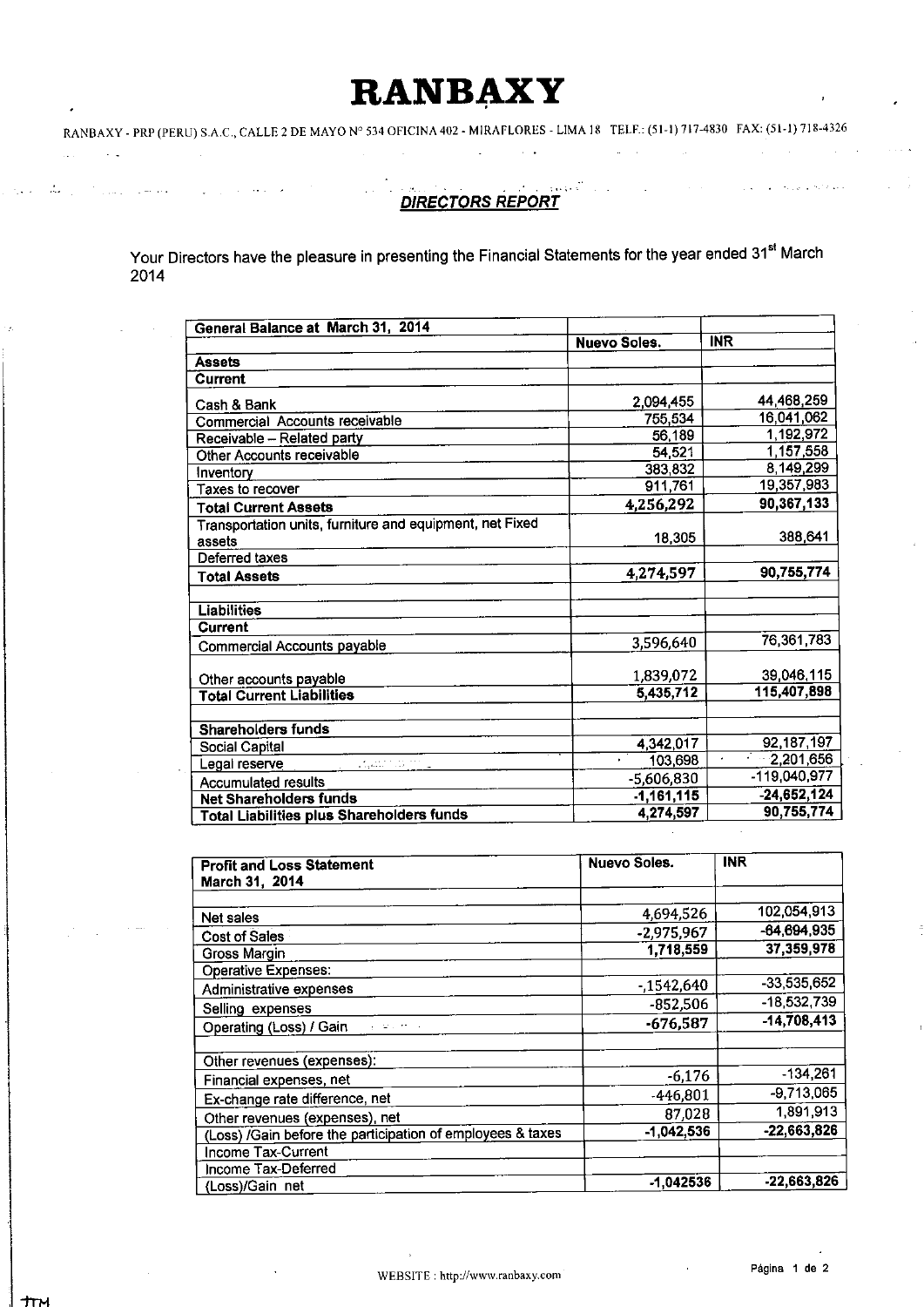# RANBAXY

#### **Dividend**

 $\sim 10^{11}$ 

**Sales** 

No Dividend have been declared for the year.

 $\mathbf{A}$ 

#### **Changes in Capital Structure**

 $\hat{f}$  and  $\hat{f}$  are  $\hat{f}$ 

أنوار أيوارد

There was No Changes to the Capital Structure of the Company in 2014.

 $\sim$ 

 $\mathcal{A}$  and  $\mathcal{A}$  is the property of the set of the set of  $\mathcal{A}$ 

#### **Directors**

The Board constitutes of -Alok Kapoor, Regional Director APAC & LATAM Sethuraman Viswanathan, Finance Director - LATAM

#### Acknowledgement

The Directors wish to acknowledge with thanks all Employees and other stakeholders for their valuable sustained support and encouragement and look forward to continued support in the years ahead.

complete the complete state of

Alok Kapoor Regional Director APAC & LATAM Sethuraman Viswanathan **Finance Director LATAM** 

 $\mathcal{A}^{\mathcal{A}}$ 

 $\frac{1}{2} \frac{1}{2} \left( \frac{1}{2} \right)$  ,  $\frac{1}{2} \left( \frac{1}{2} \right)$ 

**Contract** 

Dated: April 19th, 2014

أتناب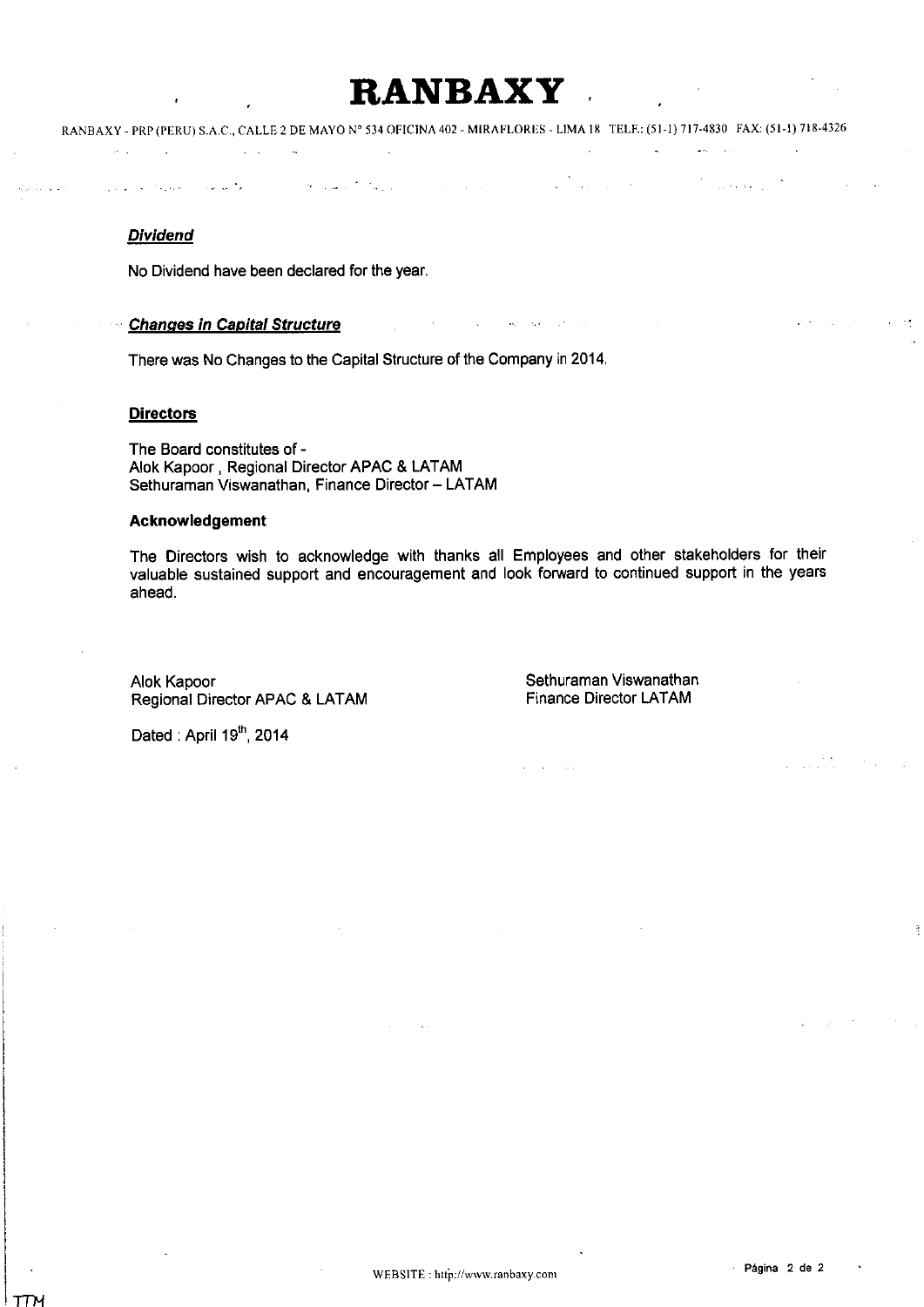Statement of financial position As at 31 March 2014 and as at 31 December 2012

|                               | <b>Notes</b>   | March<br>2014 | December<br>2012 |                                     | <b>Notes</b> | March<br>2014 | December<br>2012 |
|-------------------------------|----------------|---------------|------------------|-------------------------------------|--------------|---------------|------------------|
|                               |                | $S/\lambda$ . | $S/\lambda$ .    |                                     |              | $S/$ .        | $S/\mathcal{A}$  |
| <b>Assets</b>                 |                |               |                  | <b>Liabilities and Equity</b>       |              |               |                  |
| <b>Current assets</b>         |                |               |                  | <b>Current liabilities</b>          |              |               |                  |
| Cash and cash equivalents     |                | 2,094,455     | 4,017,487        | Trade accounts payable              | 11           | 3,596,640     | 8,532,808        |
| Trade accounts receivable     |                | 755,534       | 4,282,010        | Other accounts payable              | 12           | 1,839,072     | 1,880,743        |
| Receivable - Related party    | 20             | 56,189        |                  |                                     |              |               |                  |
| Other accounts receivable     | $\sigma$       | 54,521        | 61,204           | Total current liabilities           |              | 5,435,712     | 10,413,551       |
| Inventories                   |                | 383,832       | 1,229,215        |                                     |              |               |                  |
| Recovery taxes                | 8              | 911,761       | 635,939          | Equity                              |              |               |                  |
| Prepaid expenses              |                |               | 24,261           | Share capital                       | 13           | 4,342,017     | 4,342,017        |
|                               |                |               |                  | Legal reserve                       | 13           | 103,698       | 103,698          |
| Total current assets          |                | 4,256,292     | 10,250,116       | Accumulated losses                  | 13           | (5,606,830)   | (4, 564, 294)    |
| Property, plant and equipment | $\overline{9}$ | 18,305        | 44,856           | <b>Total Equity</b>                 |              | (1,161,115)   | (118,579)        |
| <b>Total assets</b>           |                | 4,274,597     | 10,294,972       | <b>Total Liabilities and Equity</b> |              | 4,274,597     | 10,294,972       |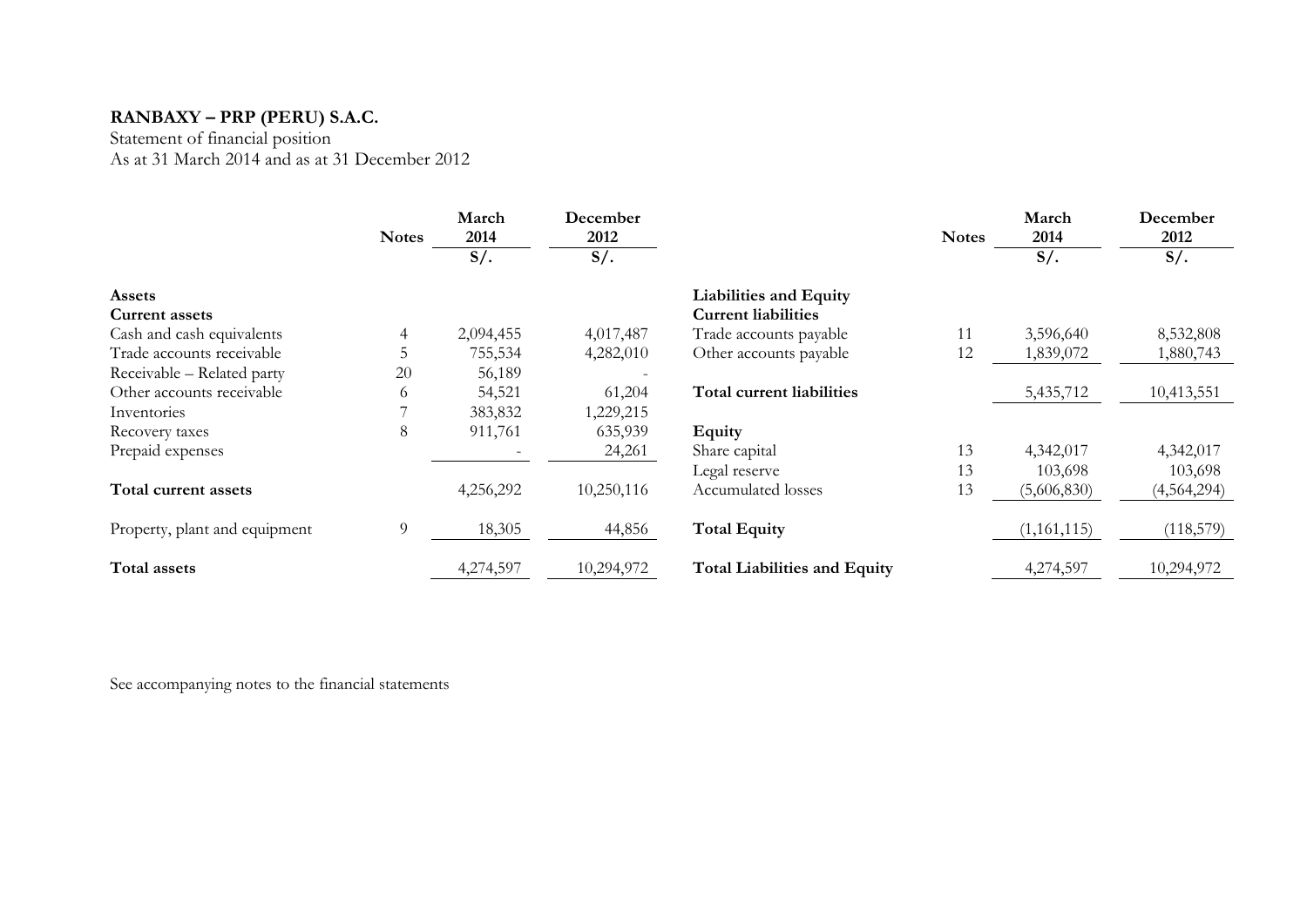Statement of financial position As at 31 March 2014 and as at 31 December 2012

|                               | <b>Notes</b> | March<br>2014 | December<br>2012 |                                     | <b>Notes</b> | March<br>2014  | December<br>2012 |
|-------------------------------|--------------|---------------|------------------|-------------------------------------|--------------|----------------|------------------|
|                               |              | <b>INR</b>    | <b>INR</b>       |                                     |              | <b>INR</b>     | <b>INR</b>       |
| <b>Assets</b>                 |              |               |                  | <b>Liabilities and Equity</b>       |              |                |                  |
| <b>Current assets</b>         |              |               |                  | <b>Current liabilities</b>          |              |                |                  |
| Cash and cash equivalents     |              | 44,468,259    | 86,096,869       | Trade accounts payable              |              | 76, 361, 783   | 182,862,584      |
| Trade accounts receivable     |              | 16,041,062    | 91,765,737       | Other accounts payable              | 12           | 39,046,115     | 40,305,316       |
| Receivable - Related party    | 20           | 1,192,972     |                  |                                     |              |                |                  |
| Other accounts receivable     | $\sigma$     | 1,157,558     | 1,311,634        | Total current liabilities           |              | 115,407,898    | 223,167,900      |
| Inventories                   |              | 8,149,299     | 26,342,727       |                                     |              |                |                  |
| Recovery taxes                | 8            | 19,357,983    | 13,628,509       | <b>Equity</b>                       |              |                |                  |
| Prepaid expenses              |              |               | 519,926          | Share capital                       | 13           | 92,187,197     | 93,051,719       |
|                               |              |               |                  | Legal reserve                       | 13           | 2,201,656      | 2,222,303        |
| Total current assets          |              | 90,367,133    | 219,665,402      | Accumulated losses                  | 13           | (119,040,977)  | (97, 815, 232)   |
| Property, plant and equipment | 9            | 388,641       | 961,288          | <b>Total Equity</b>                 |              | (24, 652, 124) | (2,541,210)      |
| Total assets                  |              | 90,755,774    | 220,626,690      | <b>Total Liabilities and Equity</b> |              | 90,755,774     | 220,626,690      |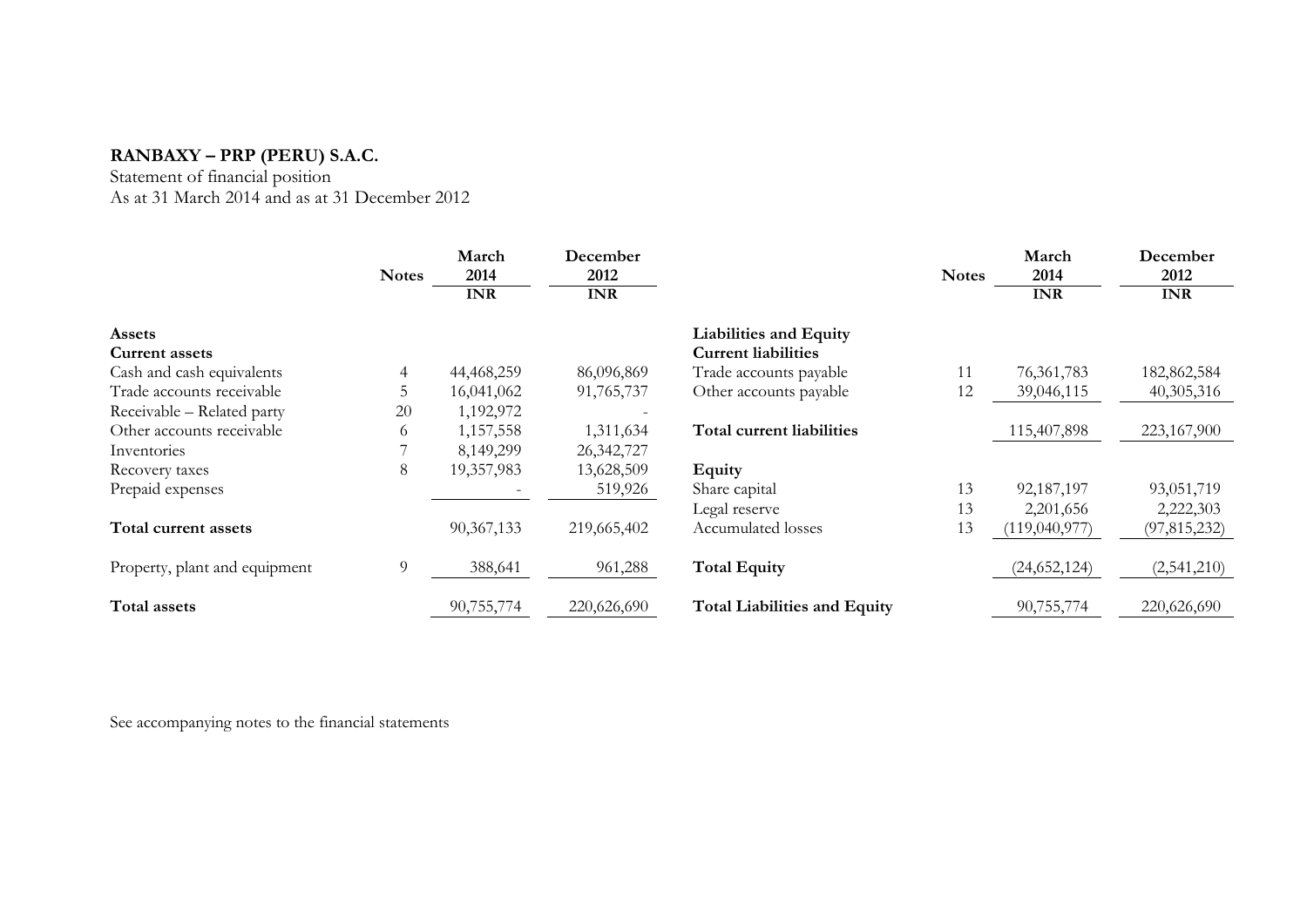Statement of profit and loss for period of 1 January 2013 to 31 March 2014 and year then ended 31 December 2012

|                           | <b>Notes</b> | March<br>2014 | December<br>2012 |
|---------------------------|--------------|---------------|------------------|
|                           |              | $S/$ .        | $S/\alpha$ .     |
| Revenues                  |              | 4,694,526     | 15,043,256       |
| Cost of sales             | 15           | (2,975,967)   | (9,634,538)      |
| Gross profit              |              | 1,718,559     | 5,408,718        |
| Administrative expenses   | 16           | (1,542,640)   | (3,930,742)      |
| Selling expenses          | 17           | (852, 506)    | (5,353,919)      |
| Operating (loss)/profit   |              | (676, 587)    | 3,875,943        |
| Other income, net         | 18           | 87,028        | 398,539          |
| Financial expenses, net   | 19           | (6,176)       | (28, 586)        |
| Exchange differences, net | 19           | (446, 801)    | 456,921          |
| Loss before income tax    |              | (1,042,536)   | (3,049,069)      |
| Income tax                | 10           |               | (510, 898)       |
| Net loss                  |              | (1,042,536)   | (3,559,967)      |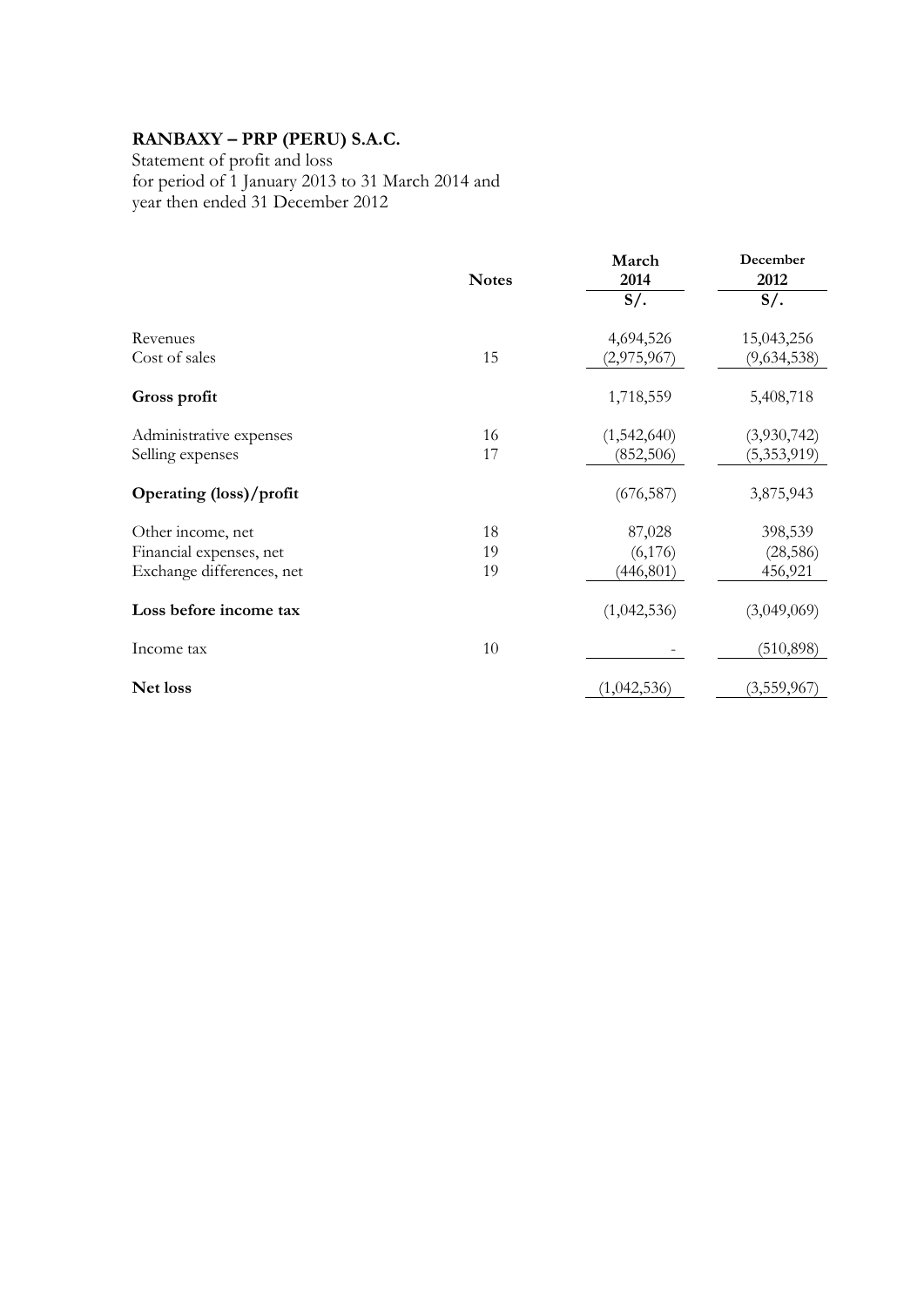Statement of profit and loss for period of 1 January 2013 to 31 March 2014 and year then ended 31 December 2012

|                           |              | March          | December        |
|---------------------------|--------------|----------------|-----------------|
|                           | <b>Notes</b> | 2014           | 2012            |
|                           |              | <b>INR</b>     | <b>INR</b>      |
| Revenues                  |              | 102,054,913    | 304,519,352     |
| Cost of sales             | 15           | (64, 694, 935) | (195, 031, 134) |
| Gross profit              |              | 37,359,978     | 109,488,219     |
| Administrative expenses   | 16           | (33, 535, 652) | (79, 569, 676)  |
| Selling expenses          | 17           | (18, 532, 739) | (108, 378, 927) |
| Operating (loss)/profit   |              | (14,708,413)   | (78, 460, 385)  |
| Other income, net         | 18           | 1,891,913      | 8,067,591       |
| Financial expenses, net   | 19           | (134,261)      | (578, 664)      |
| Exchange differences, net | 19           | (9,713,065)    | 9,249,413       |
| Loss before income tax    |              | (22,663,826)   | (61, 722, 045)  |
| Income tax                | 10           |                | (10, 342, 065)  |
| Net loss                  |              | (22, 663, 826) | (72,064,109)    |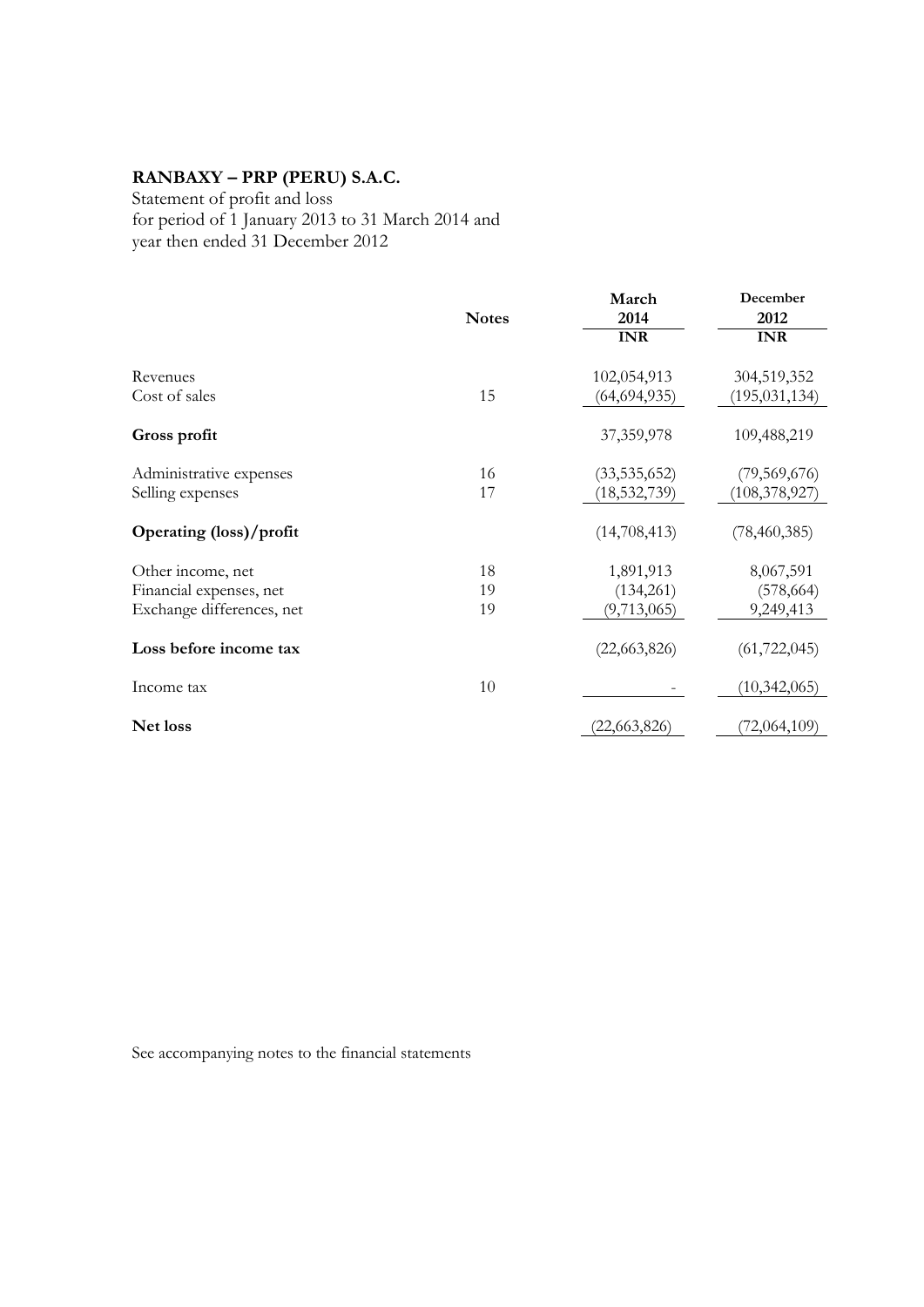Statement of changes in equity for period of 1 January 2013 to 31 March 2014 and the year then ended 31 December 2012

|                                        | Number of<br><b>Shares</b><br>(In units) | <b>Share</b><br>Capital<br>$S/\cdot$ | Legal<br>Reserve<br>$S/$ . | Accumulated<br><b>Losses</b><br>$S/\lambda$ | Total<br>$S/\sim$ |
|----------------------------------------|------------------------------------------|--------------------------------------|----------------------------|---------------------------------------------|-------------------|
| Balance at 1 <sup>o</sup> January 2012 | 4,129,977                                | 4,342,017                            | 103,698                    | (1,004,327)                                 | 3,441,388         |
| Net loss                               |                                          | -                                    |                            | (3,559,967)                                 | (3,559,967)       |
| Balance at 31 December 2012            | 4,129,977                                | 4,342,017                            | 103,698                    | (4,564,294)                                 | (118,579)         |
| Net loss                               | ۰                                        | -                                    |                            | (1,042,536)                                 | (1,042,536)       |
| Balance at 31 March 2014               | 4,129,977                                | 4,342,017                            | 103,698                    | (5,606,830)                                 | (1,161,115)       |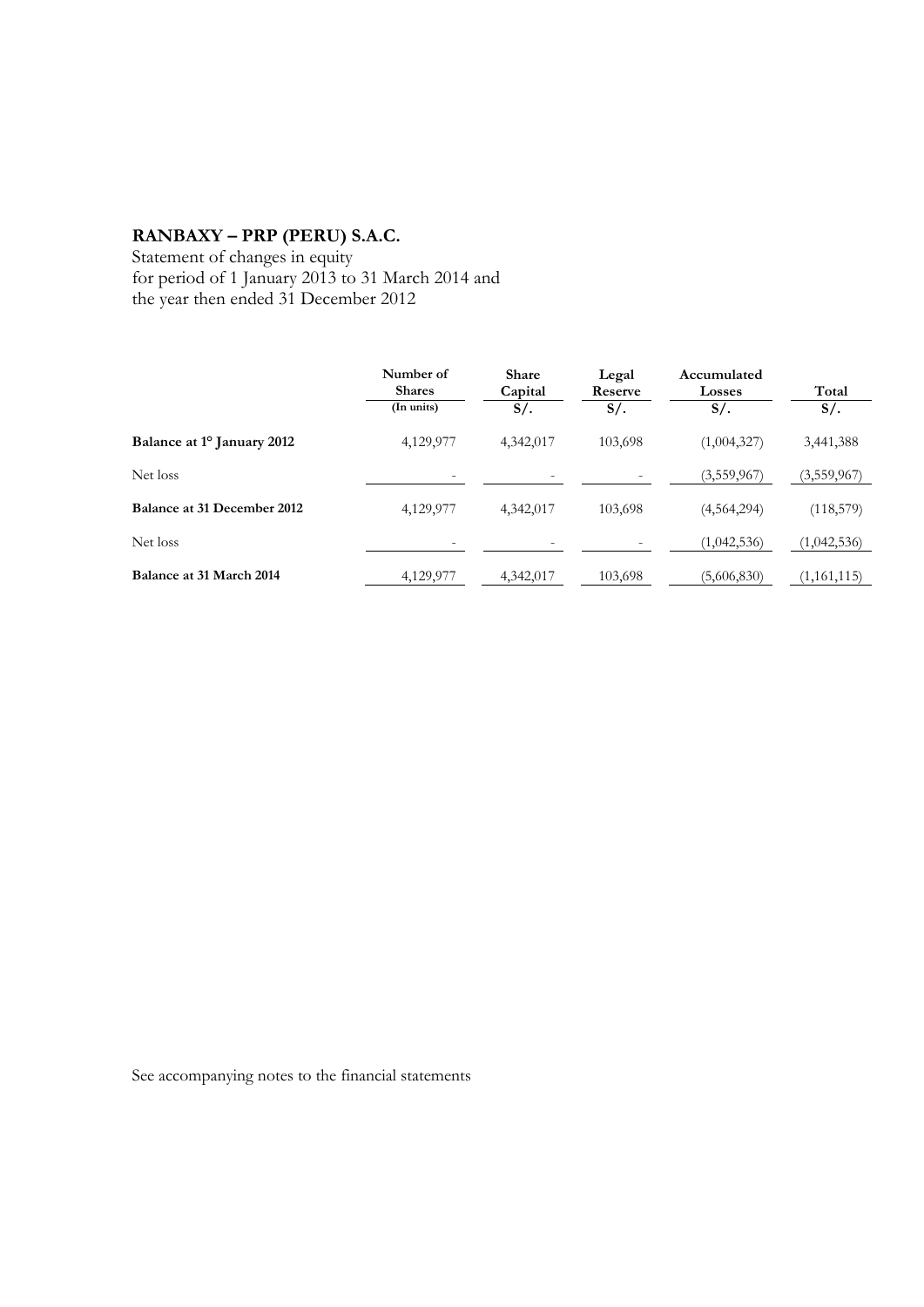Statement of changes in equity for period of 1 January 2013 to 31 March 2014 and the year then ended 31 December 2012

|                                        | Number of<br><b>Shares</b> | <b>Share</b><br>Capital | Legal<br>Reserve | Accumulated<br>Losses | Total          |
|----------------------------------------|----------------------------|-------------------------|------------------|-----------------------|----------------|
|                                        | (In units)                 | <b>INR</b>              | <b>INR</b>       | <b>INR</b>            | <b>INR</b>     |
| Balance at 1 <sup>o</sup> January 2012 | 4,129,977                  | 92,187,197              | 2,201,656        | (21, 323, 291)        | (73,065,563)   |
| Net loss                               |                            |                         |                  | (75, 583, 163)        | 75,583,163)    |
| Balance at 31 December 2012            | 4,129,977                  | 92,187,197              | 2,201,656        | (96, 906, 454)        | (2,517,601)    |
| Net loss                               | ۰                          |                         |                  | (22, 134, 522)        | (22,134,522)   |
| Balance at 31 March 2014               | 4,129,977                  | 92,187,197              | 2,201,656        | (119,040,977)         | (24, 152, 623) |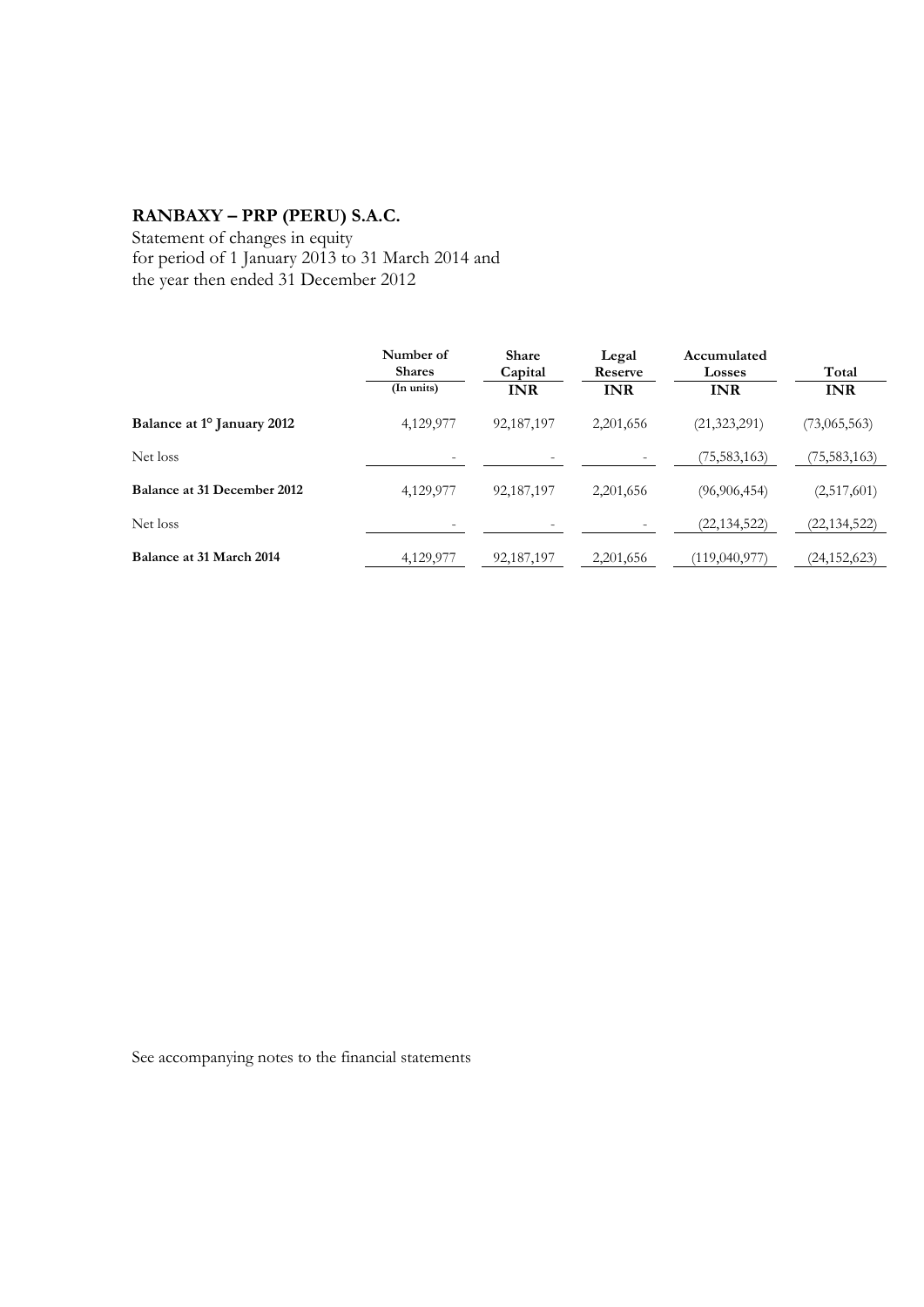Statement of changes in equity for period of 1 January 2013 to 31 March 2014 and the year then ended 31 December 2012

|                                                  | March<br>2014 | December<br>2012 |
|--------------------------------------------------|---------------|------------------|
|                                                  | $S/$ .        | $S/$ .           |
| <b>Operating activities</b>                      |               |                  |
| Collecting                                       | 9,066,017     | 20,653,854       |
| Other incomes                                    | 13,826        | 16,669           |
| Payment to suppliers                             | (9,428,455)   | (14,399,978)     |
| Payments of salary and social benefits           | (976,390)     | (4,325,598)      |
| Payments of taxes                                | (145, 837)    | (170, 635)       |
| Other payments                                   | (5,392)       | (3,285)          |
| Net cash flow (used in) provided by operating    |               |                  |
| activities                                       | (1,476,231)   | 1,771,027        |
| <b>Investing activities</b>                      |               |                  |
| Acquisitions of property, plant and equipment    |               |                  |
| Net cash flow used in investing activities       |               |                  |
| <b>Financing activities</b>                      |               |                  |
| Borrowing from shareholder                       |               | 1,403,050        |
| Amortization of borrowings                       |               | (1,404,500)      |
| Net cash flow (used in) financing                |               |                  |
| activities                                       |               | (1,450)          |
| Exchange differences, net                        | (446, 801)    | 456,921          |
| (Decrease) /Increase in cash                     | (1,923,032)   | 2,226,498        |
| Cash and cash equivalents at beginning of period | 4,017,487     | 1,790,989        |
| Cash and cash equivalents at final of period     | 2,094,455     | 4,017,487        |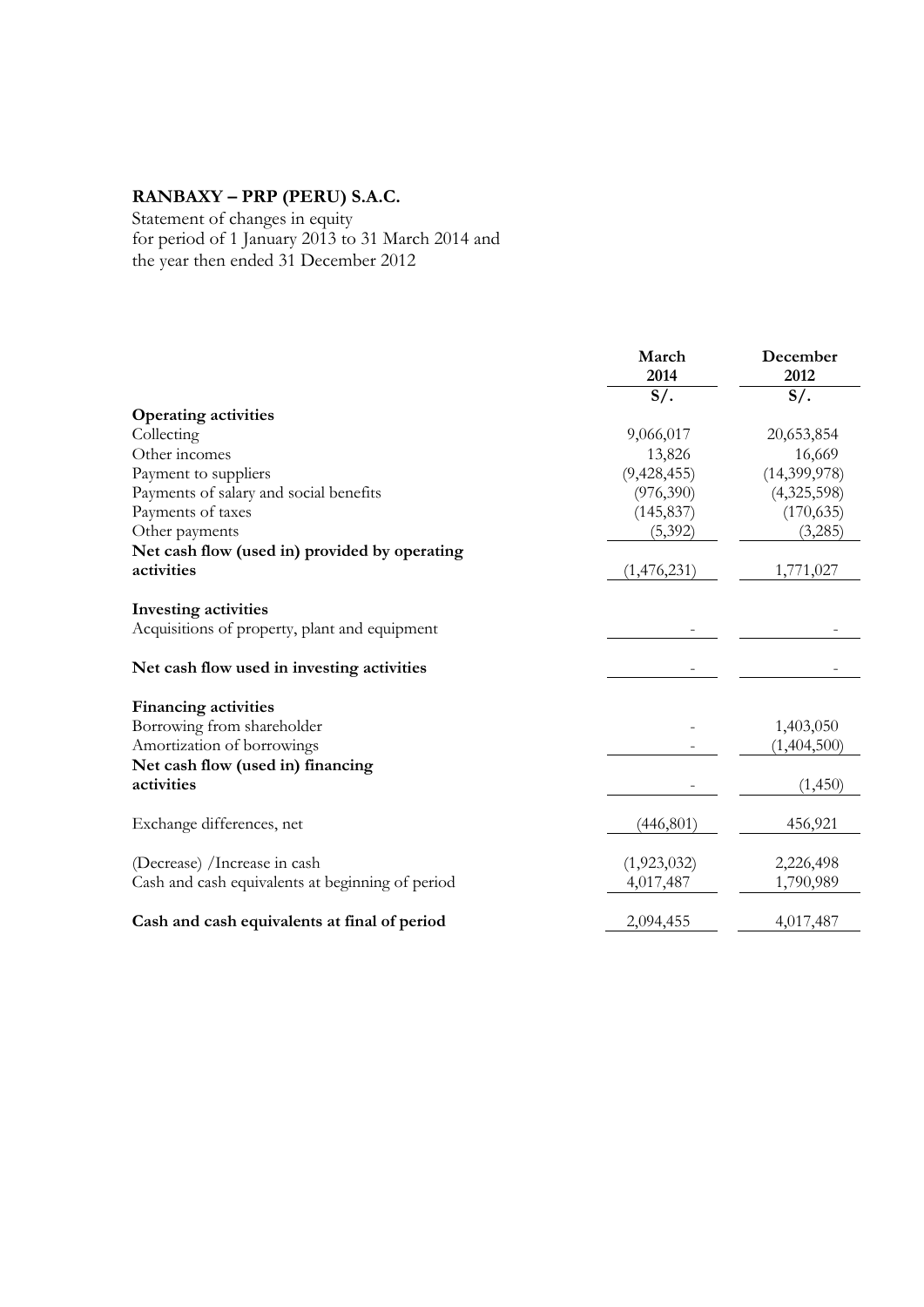Statement of changes in equity for period of 1 January 2013 to 31 March 2014 and the year then ended 31 December 2012

|                                                  | March<br>2014   | December<br>2012 |
|--------------------------------------------------|-----------------|------------------|
|                                                  | <b>INR</b>      | <b>INR</b>       |
| <b>Operating activities</b>                      |                 |                  |
| Collecting                                       | 192,484,437     | 442,623,004      |
| Other incomes                                    | 293,546         | 357,225          |
| Payment to suppliers                             | (200, 179, 512) | (308, 599, 137)  |
| Payments of salary and social benefits           | (20, 730, 149)  | (92,699,851)     |
| Payments of taxes                                | (3,096,327)     | (3,656,798)      |
| Other payments                                   | (114, 480)      | (70, 399)        |
| Net cash flow (used in) provided by operating    |                 |                  |
| activities                                       | (31, 342, 484)  | 37,954,044       |
| <b>Investing activities</b>                      |                 |                  |
| Acquisitions of property, plant and equipment    |                 |                  |
| Net cash flow used in investing activities       |                 |                  |
| <b>Financing activities</b>                      |                 |                  |
| Borrowing from shareholder                       |                 | 30,068,103       |
| Amortization of borrowings                       |                 | (30,099,177)     |
| Net cash flow (used in) financing                |                 |                  |
| activities                                       |                 | (31, 074)        |
| Exchange differences, net                        | (9,486,221)     | 9,792,058        |
| (Decrease) /Increase in cash                     | (40,828,705)    | 47,715,029       |
| Cash and cash equivalents at beginning of period | 85,296,964      | 38,381,841       |
| Cash and cash equivalents at final of period     | 44,468,259      | 86,096,869       |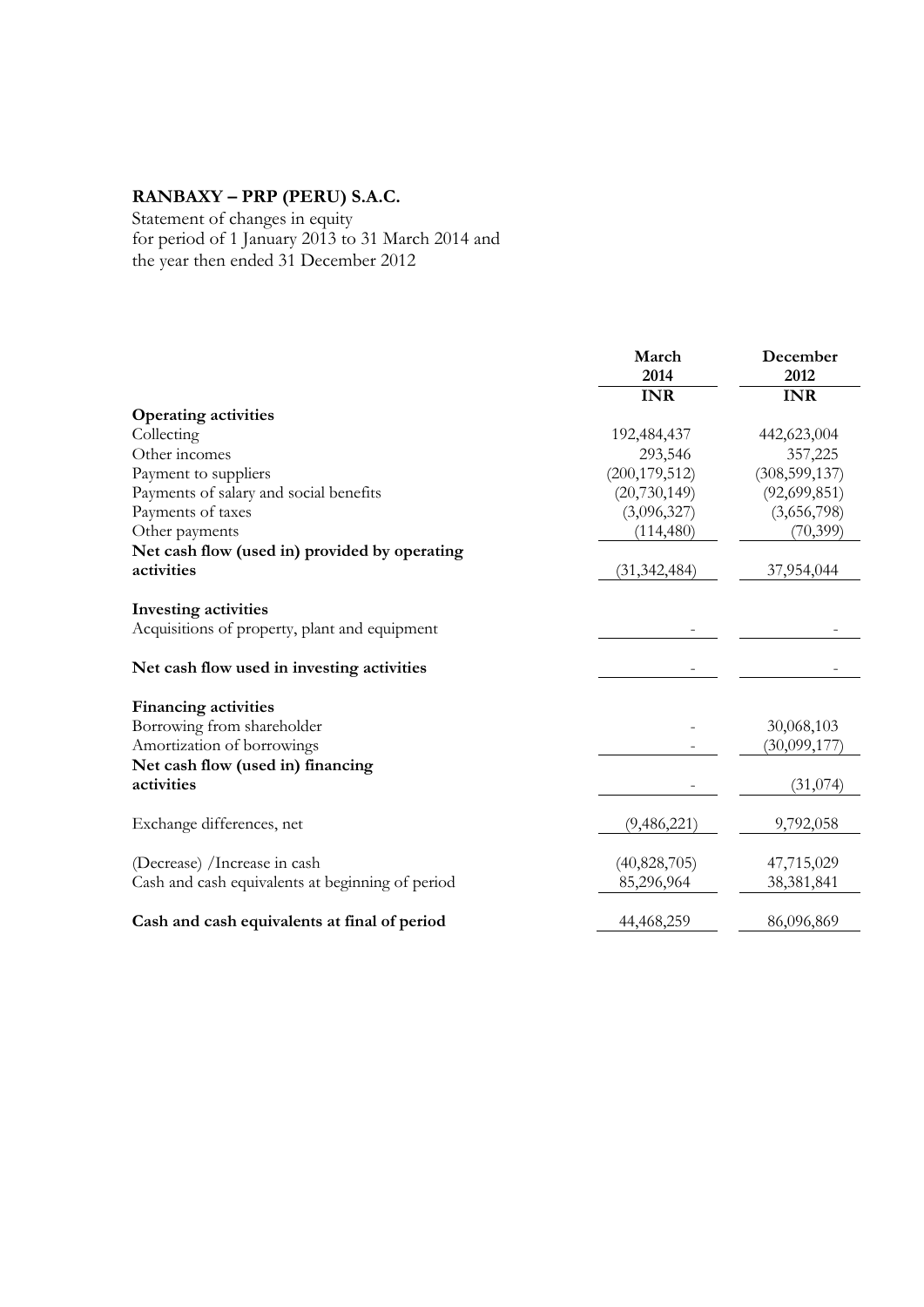|                                               | March<br>2014 | December<br>2012 |
|-----------------------------------------------|---------------|------------------|
|                                               | $S/$ .        | $S/$ .           |
| Reconciliation of net loss to cash flow       |               |                  |
| (used in)/provided by operating activities    |               |                  |
| Net loss                                      | (1,042,536)   | (3,559,967)      |
| Adjustments:                                  |               |                  |
| Depreciation                                  | 16,545        | 25,271           |
| Allowances of doubtful accounts               | 330,552       |                  |
| Allowances of impairment of inventories       | 60,000        | 914,995          |
| Exchange difference, net                      | 446,801       | (456, 921)       |
| Deferred tax assets                           |               | 510,898          |
| Net changes in assets and liabilities         |               |                  |
| Decrease in Trade accounts receivables        | 3,526,476     | 2,902,812        |
| Decrease in Receivable – related party        |               | 17,912           |
| (Increase) Other accounts receivable          | (49,506)      | (50,048)         |
| Decrease un Inventories                       | 845,383       | 1,738,432        |
| (Increase) in Recovery taxes                  | (275, 822)    | (395, 661)       |
| Decrease in Prepaid expenses                  | 24,261        | 42,085           |
| (Decrease) increase in Trade accounts payable | (4,936,168)   | 469,994          |
| (Decrease) in Other accounts payable          | (422, 217)    | (388, 775)       |
| Net cash flow (used in) provided by operating |               |                  |
| activities                                    | (1,476,231)   | 1,771,027        |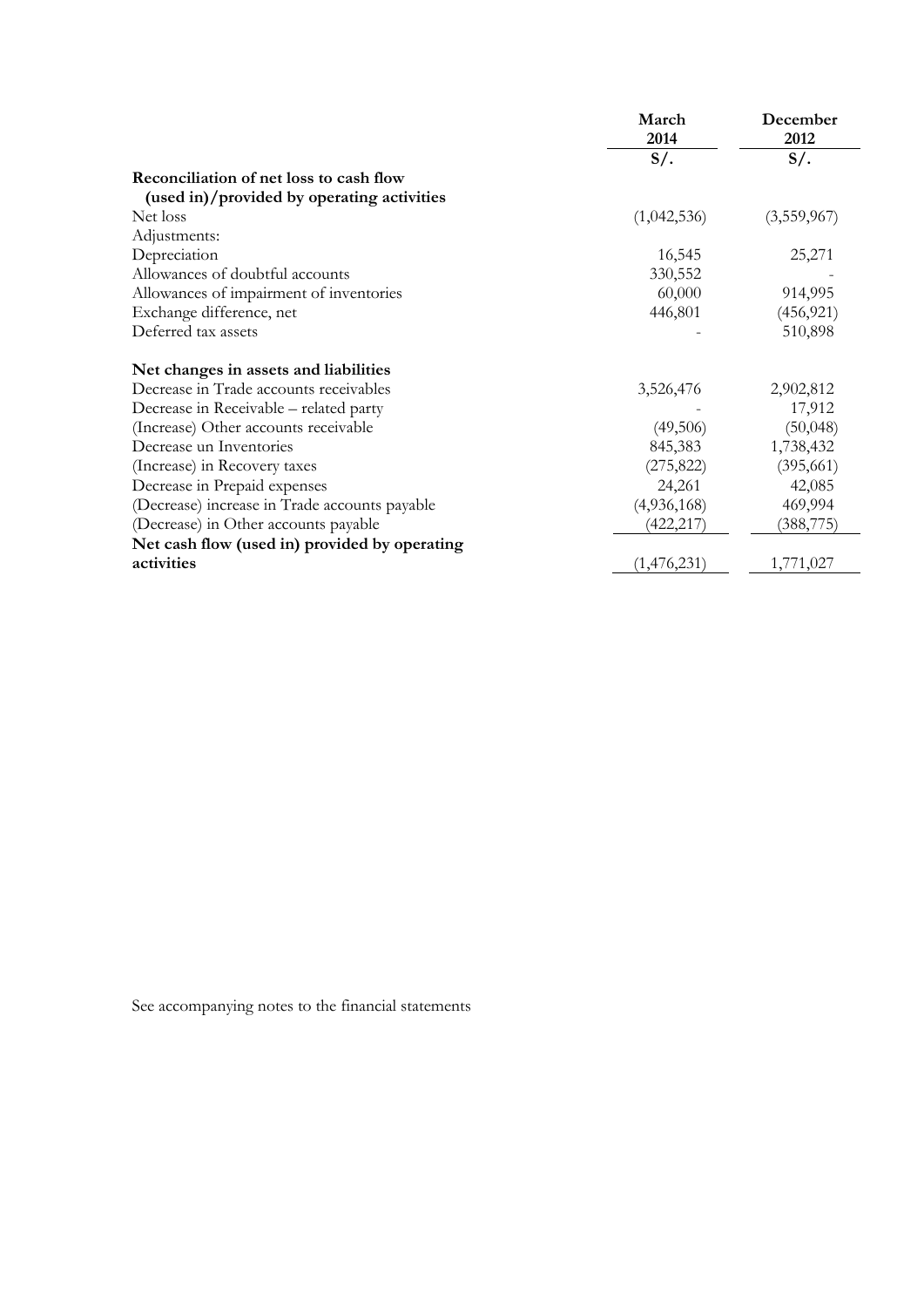|                                               | March           | December       |
|-----------------------------------------------|-----------------|----------------|
|                                               | 2014            | 2012           |
|                                               | <b>INR</b>      | <b>INR</b>     |
| Reconciliation of net loss to cash flow       |                 |                |
| (used in)/provided by operating activities    |                 |                |
| Net loss                                      | (22, 134, 522)  | (76, 291, 974) |
| Adjustments:                                  |                 |                |
| Depreciation                                  | 351,274         | 541,571        |
| Allowances of doubtful accounts               | 7,018,089       |                |
| Allowances of impairment of inventories       | 1,273,885       | 19,608,826     |
| Exchange difference, net                      | 9,486,221       | (9,792,058)    |
| Deferred tax assets                           |                 | 10,948,814     |
| Net changes in assets and liabilities         |                 |                |
| Decrease in Trade accounts receivables        | 74,872,102      | 62, 208, 795   |
| Decrease in Receivable - related party        |                 | 383,864        |
| (Increase) Other accounts receivable          | (1,051,083)     | (1,072,555)    |
| Decrease un Inventories                       | 17,948,684      | 37,255,516     |
| (Increase) in Recovery taxes                  | (5,856,093)     | (8,479,224)    |
| Decrease in Prepaid expenses                  | 515,096         | 901,904        |
| (Decrease) increase in Trade accounts payable | (104, 801, 868) | 10,072,220     |
| (Decrease) in Other accounts payable          | (8,964,268)     | (8,331,654)    |
| Net cash flow (used in) provided by operating |                 |                |
| activities                                    | (31, 342, 484)  | 37,954,044     |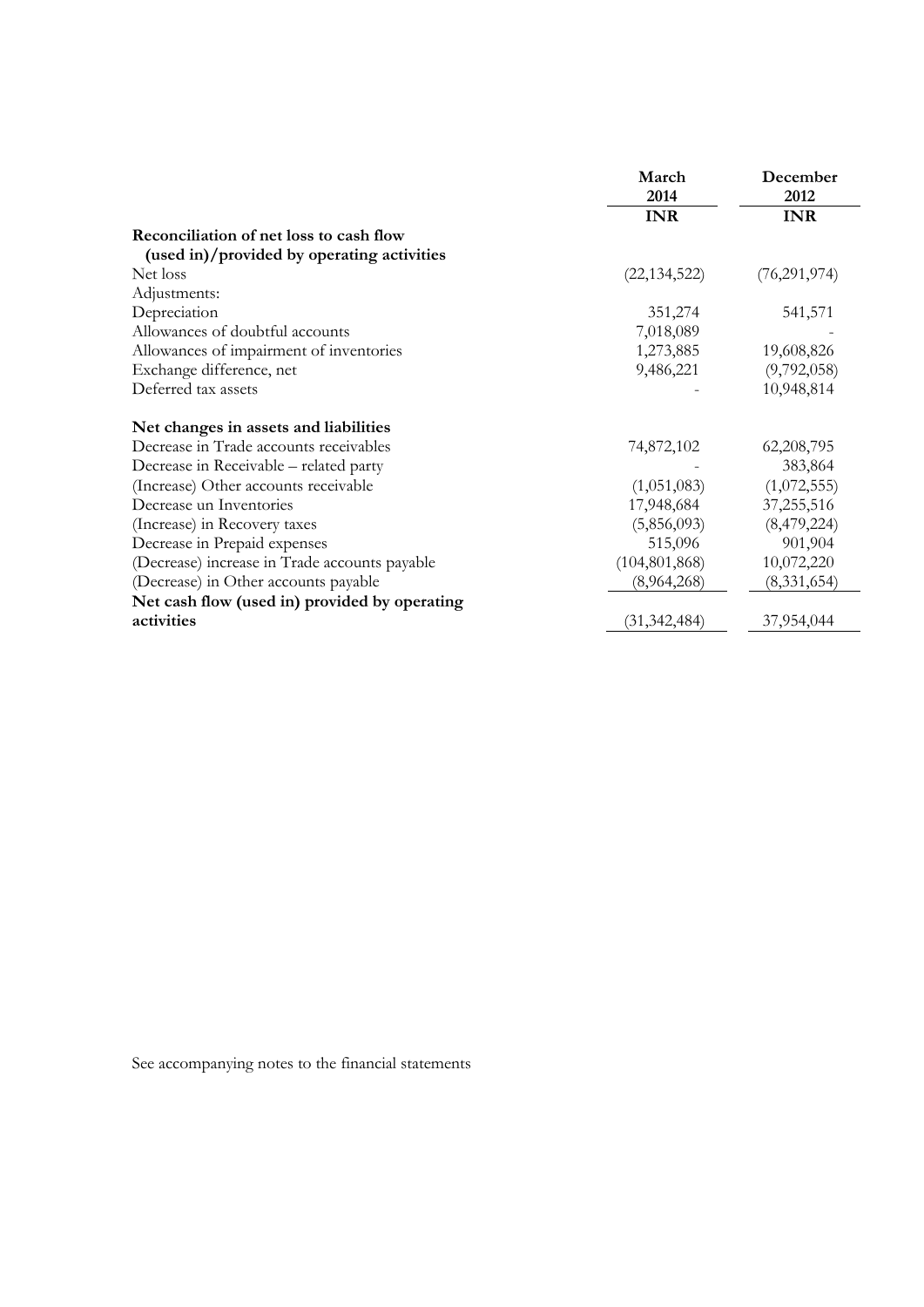Notes to financial statements As at 31 March 2014 and as at 31 December 2012

#### **1. CORPORATE INFORMATION**

Ranbaxy – PRP (Peru) S.A.C. (hereinafter, the Company), was incorporated on December 1999, at Lima, Peru, under the Societies Act. Company started operations in 1999 and it's a subsidiary of Ranbaxy (Netherlands) B.V., located at Netherlands, which has 95% of shares.

Legal address of Company is at 534 Dos de Mayo Avenue, District of Miraflores, Lima, Peru.

#### **Description of operations**

The company is authorized to perform activities such as manufacturing, preparing, packaging, purchasing, selling, distribution, import, export and trading healthcare consumer products, medical instruments, hospital supplies and animal healthcare products. Currently, the company imports and trades human healthcare consumer products, mainly, antibiotics, cardiovascular products and retroviral, mostly in the local market.

#### **Approval of financial statements**

Financial statements as at 31 December 2012 were approved by General Meeting of Shareholders dated 21 March 2013.

Financial statements as at 31 March 2014 has been issued with the authorization of the Company's Management on 10 April 2014, and will submitted for approval to the Board of Directors and the General Meeting of Shareholders within the deadlines established by law. In opinion of Management, the Board of Directors and General Meeting of Shareholders will approve these financial statements without changes.

#### **2. SIGNIFICANT ACCOUNTING POLICIES**

Significant accounting policies applied by the Company in the record of operations, as well as in the preparation and presentation of financial statements are as follows:

#### **a) Basis of preparation and presentation**

The financial statements are prepared and presented in accordance with generally accepted accounting principles (GAAP) in Peru, which correspond to the international financial reporting standards (IFRS), international standards of accounting (IAS), standards issued by the Interpretations Committee IFRS (IFRIC), and the previous standards issued by the Interpretations Committee IAS (SIC), duly formalized by the Peruvian Accounting Standards Board (Consejo Normativo de Contabilidad in Spanish) through resolutions.

The Peruvian Accounting Standards Board is the Entity responsible in Peru for formalization of IFRS, including interpretations, through the issuance of resolutions.

Standards formalized by the Peruvian Accounting Standards Board at 31 December 2013 are the international current versions and correspond to IFRSs 01 to 13, IASs 01 to 41, IFRICs 01 to 20, and SICs 07 to 32 (except the superseded).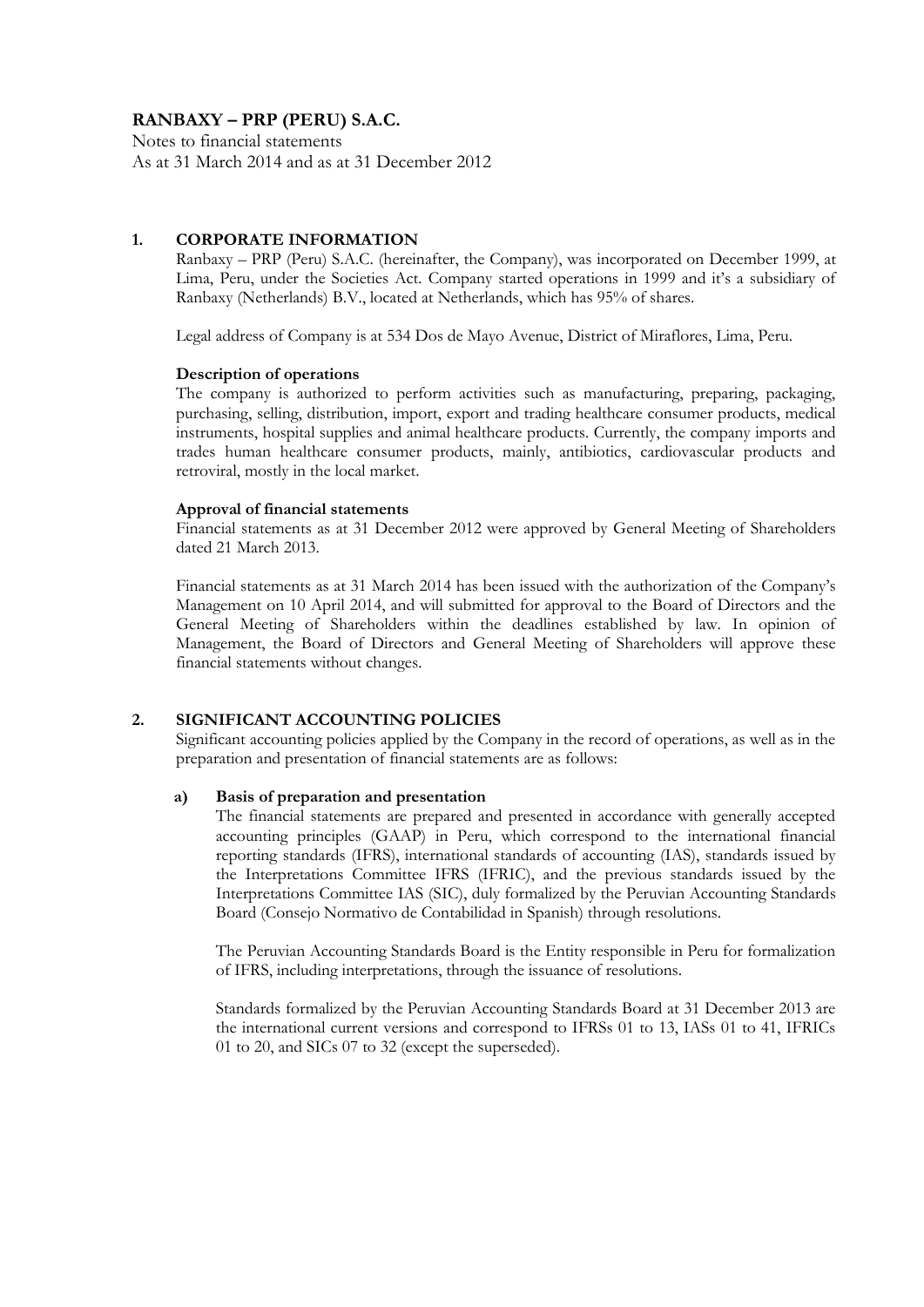Notes to financial statements As at 31 March 2014 and as at 31 December 2012

> The preparation of financial statements in accordance with generally accepted accounting principles in Peru requires Management to make estimates and assumptions to determine the amounts of assets and liabilities and the amounts of revenues and expenses, and of contingent assets and liabilities at the date of the financial statements. If these estimates and assumptions vary in the future as a result of changes in circumstances and conditions under which they were based, the effect of such changes is recognized in profit or loss at the time such changes are identified and their effects.

> The main estimates related to financial statements correspond: i) estimate of allowance for doubtful accounts; ii) allowances for impairment of inventories; iii) estimate of useful life assigned to property, plant and equipment; iii) the recoverability of income tax.

> Management has exercised its critical judgment by apply accounting policies in preparing the financial statements, as described in the respective accounting policies.

#### **b) Financial instruments**

Financial instruments are defined as any contract resulting a financial asset and, by other hand, a financial liability or an equity instrument in another company.

The financial assets and liabilities included in the statement of financial position are: i) cash and cash equivalents, ii) accounts receivable, iii) accounts payable. The accounting policies for recognition and measurement are described in the corresponding notes of accounting policies.

Financial instruments are classified as assets, liabilities or equity instrument, according to the substance of any contractual arrangement from which they originate. Interests, profit and losses generated by a financial instrument classified as a liability, are recorded as expenses or earnings in the Statement of profit and loss. Financial instruments are offset when the Company has a legal right to do so and Management intends to pay them on a net basis, or to realize the asset and pay the liability simultaneously.

In the opinion of management, the balances of financial assets and liabilities at 31 March 2014 do not differ significantly from their fair values on the market.

#### **c) Foreign currency transactions**

- *- Functional currency and presentation currency,* Company prepares and presents its financial statements in Nuevos Soles, which corresponds to its functional currency. The functional currency corresponds to primary economic environment in which the Company operates.
- *- Transactions and balances,* transactions in currencies other than the functional currency are translated into the functional currency at the exchange rate prevailing at the date of the transactions. Balances in foreign currency have been valued according to the stated in note 3. Differences due to adjustment of balances of assets and liabilities in foreign currencies, recorded at exchange rate when operations arise and exchange rate at the date of balance sheet are recognized in the results of period.

#### **d) Cash and cash equivalent**

Cash and cash equivalent comprise cash at banks and on hand.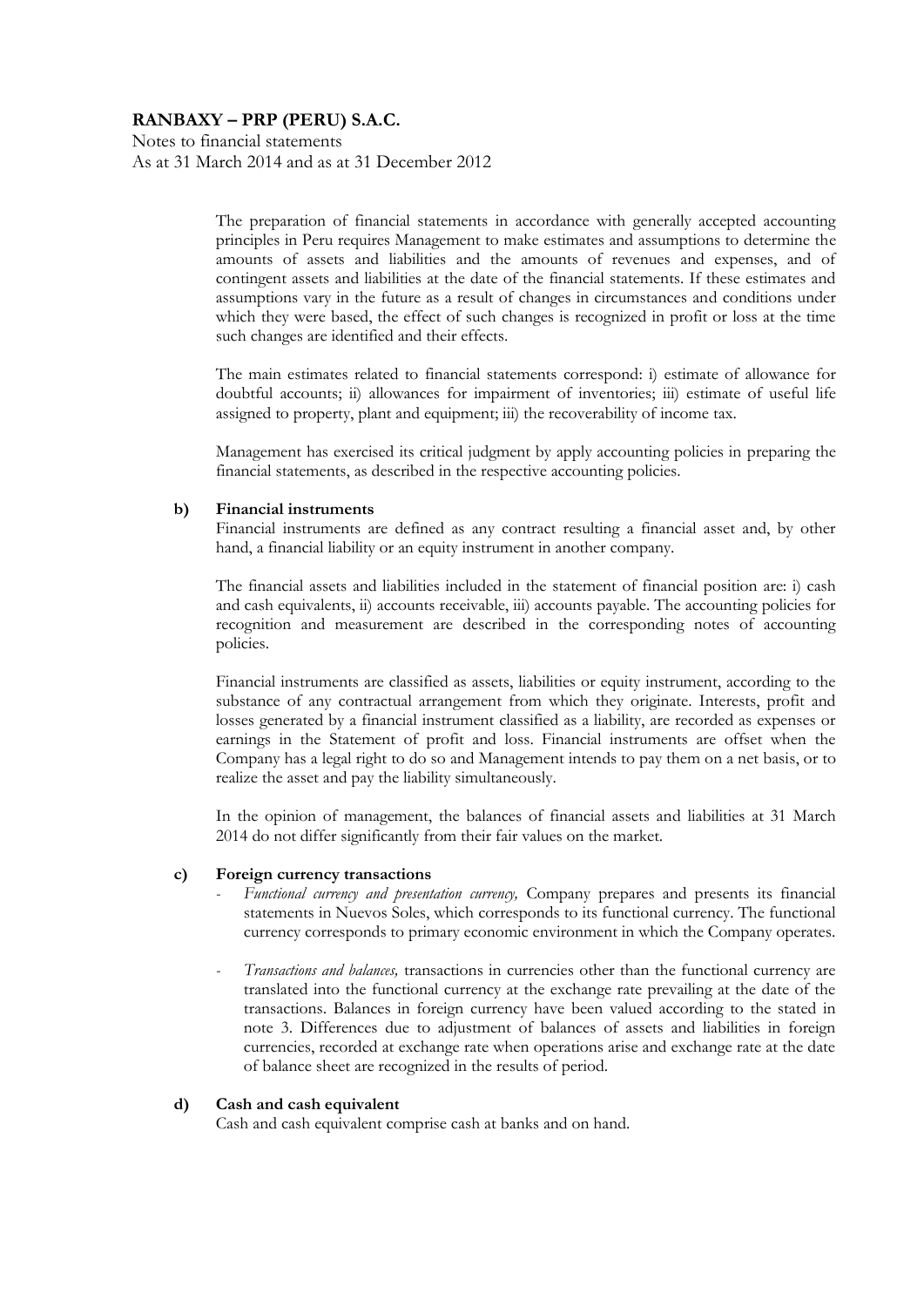Notes to financial statements As at 31 March 2014 and as at 31 December 2012

#### **e) Trade accounts receivable**

Trade accounts receivable are recognized at nominal value, net of the estimate of provision of doubtful accounts. Provision of doubtful accounts is determined when there is objective evidence that the Company cannot recover the full receivables under the commercial terms originally established, taking into account an individual assessment of each case, aging of debts, the situation of customer, economic environment, and the judgment and experience of management.

Management reviews periodically the provision of doubtful accounts in order to adjust, if necessary, such provision.

#### **f) Inventory**

Inventories are recorded at lower of than the cost or net realizable value. The cost has been determined using the weighted average cost method. Inventories in transit are recorded at cost, using the specific identification method.

The net realizable value is the selling price estimated in the normal course of operations less relevant selling expenses.

The estimate for impairment of inventories is determined specifically according to whether there is obsolete merchandise and not proper for sale and, according to analysis of the management. This estimate is charged to profit and loss.

#### **g) Fair value**

The fair value is the amount for which an asset could be exchanged or a liability settled between knowledgeable willing parties in an arm's length transactions. The values of the main financial instruments of the Company correspond to current assets and liabilities whose amounts are similar to fair value due to their short-term maturity.

Fair value is a market-based measurement. Due to that, an asset support its fair value based on that a financial instrument is marketable in a free and active market.

When a price for an identical asset or liability is not observable, an entity measures fair value using another valuation technique that maximizes the use of relevant observable inputs and minimizes the use of unobservable inputs.

Amount of cash and cash equivalents correspond to its fair value. Company considers that Accounts receivable and Accounts payable are similar to its fair value due to short-term maturities.

#### **h) Property, plant and equipment**

Property, plant and equipment are stated at cost, net of accumulated depreciation and accumulated impairment, if any.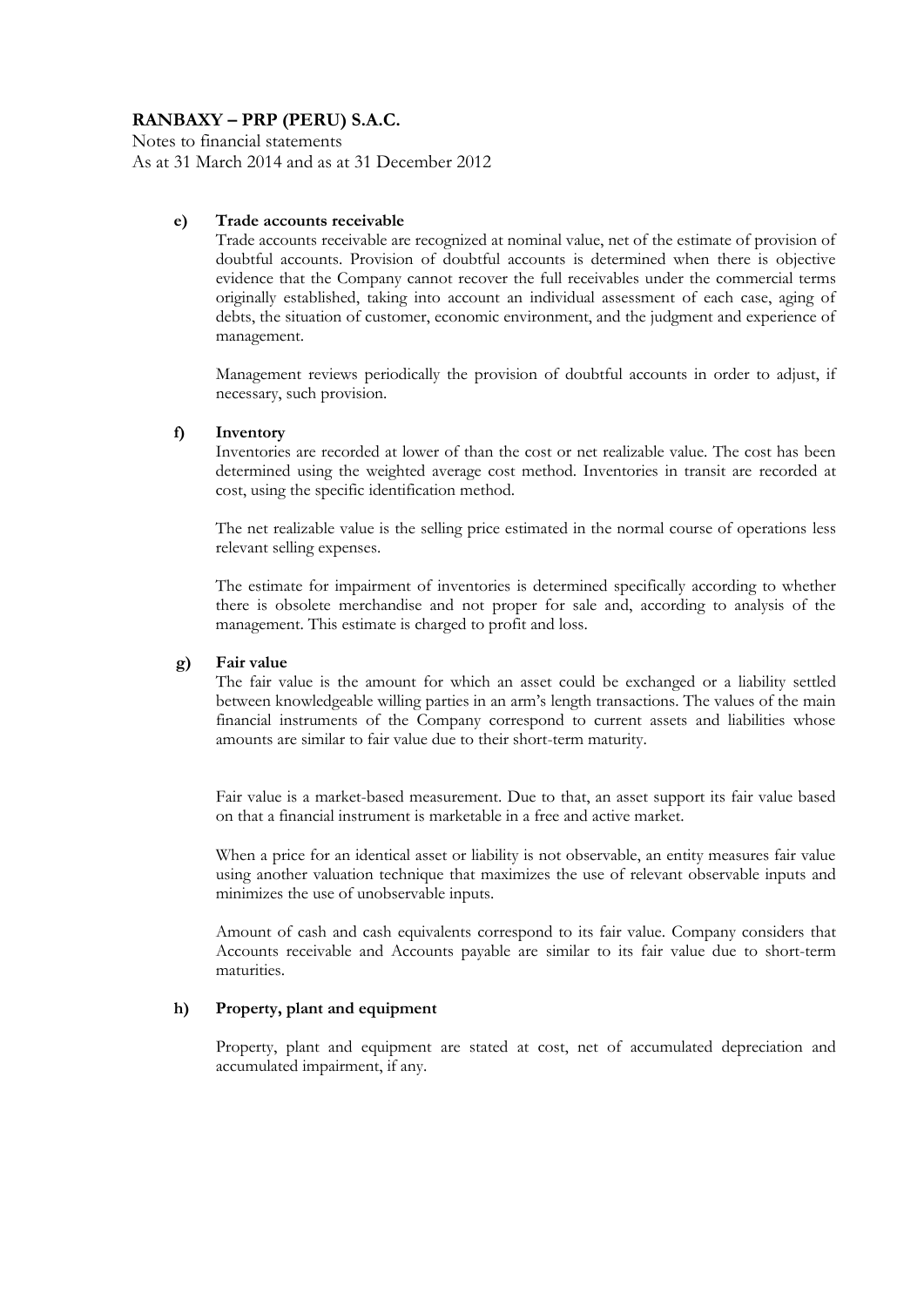Notes to financial statements As at 31 March 2014 and as at 31 December 2012

> The initial cost comprises its purchase price, and any other costs directly attributable to locating and rendering the assets fit to use. Disbursements incurred after assets have been put to use, such as repairs and the cost of maintenance and refurbishments are charged to results of period in which the costs are incurred. If it can be demonstrated clearly that such disbursement will result in future benefits deriving from use assets beyond their original performance standard, these are capitalized as an additional cost to assets.

> Repairs and maintenance costs are recognized in the results of period as incurred. An item of property, plant and equipment and any significant part initially recognized is derecognized upon disposal or when no future economic benefits are expected from its use or disposal. Any gain or loss arising on derecognition of the asset (calculated as the difference between the net disposal proceeds and the carrying amount of the asset) is included in the Statement of profit and loss when the asset is derecognized.

> Depreciation is calculated on a straight-line basis over the estimated useful lives of the assets as follows:

| Vehicles           | 20 % |
|--------------------|------|
| Furniture          | 10 % |
| Computer equipment | 20 % |
| Other equipment    | 10%  |

#### **i) Impairment loss**

Company assesses, at each reporting date, whether there is an indication that an asset may be impaired. If any indication exists, or when annual impairment testing for an asset is required, Company estimates the asset's recoverable amount.

When the carrying amount of an asset exceeds its recoverable amount, the asset is considered impaired and is written down to its recoverable amount.

Impairment losses of continuing operations are recognized in the Statement of profit and loss.

#### **j) Leases**

The determination of whether an arrangement is (or contains) a lease is based on the substance of the arrangement at the inception date. The arrangement is assessed for whether fulfillment of the arrangement is dependent on the use of a specific asset or assets or the arrangement conveys a right to use the asset or assets, even if that right is not explicitly specified in an arrangement.

Operating lease payments are recognized as an operating expense in Statement of profit and loss on a straight-line basis over the lease term.

Leases in which Company does not receive substantially all the risks and benefits of ownership of an asset are classified as operating leases.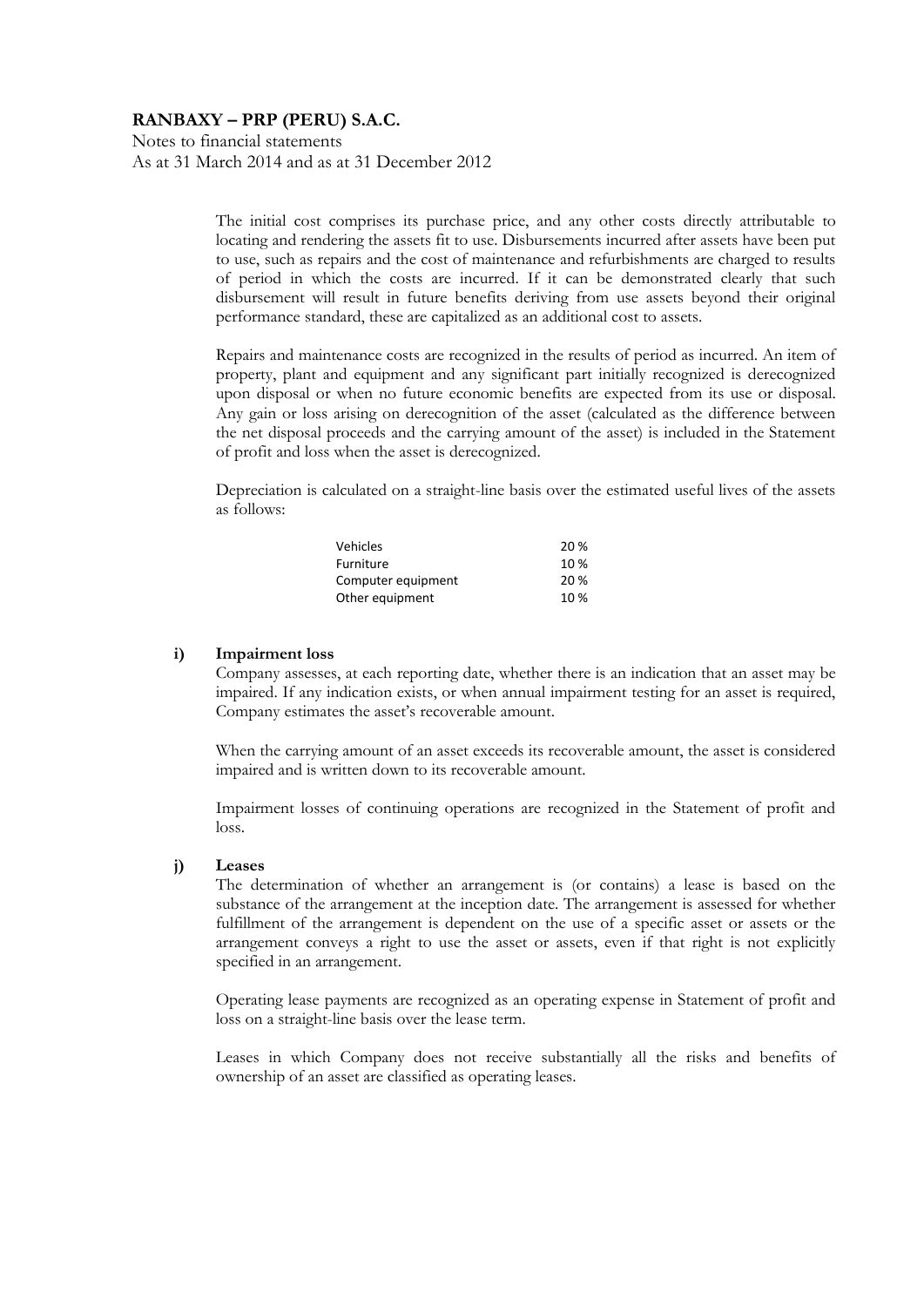Notes to financial statements As at 31 March 2014 and as at 31 December 2012

#### **k) Trade accounts payable**

The trade payables are obligations to pay for goods or services purchased from suppliers in the normal course of business. Accounts payable are classified as current liabilities if payment should be made within a year or less, otherwise, are presented as non-current liabilities.

#### **l) Provisions**

Provisions are recognized when Company has a present obligation (legal o constructive) as a result of a past event, it is probable that an outflow of resources embodying economic benefits will be required to settle the obligation and a reliable estimate can be made of the amount of the obligation. Provisions are reviewed every fiscal year and adjusted to reflect the best estimate available as at reporting date. When the effect of the value of money in the time is significant, the provision is the present value of the disbursement expected to be incurred to pay.

#### **m) Income tax**

#### *Current income tax*

Current income tax is calculated based on taxable net profit, which is determined according to current tax rules, and it may be different to accounting principles.

#### *Deferred tax*

Deferred tax is provided using the liability method on temporary differences between the tax bases of assets and liabilities and their carrying amounts for financial reporting purposes at the reporting date.

Deferred tax liabilities are recognized for all taxable temporary differences, except for certain circumstances as business combinations and related parties.

Deferred tax assets are recognized for all deductible temporary differences, the carry forward of unused tax credits and any unused tax losses. Deferred tax assets are recognized to the extent that it is probable that taxable profit will be available against which the deductible temporary differences, and the carry forward of unused tax credits and unused tax losses can be utilized, except for certain circumstances as business combinations and related parties.

The carrying amount of deferred tax assets is reviewed at each reporting date and reduced to the extent that it is no longer probable that sufficient taxable profit will be available to allow all or part of the deferred tax asset to be utilized. Unrecognized deferred tax assets are reassessed at each reporting date and are recognized to the extent that it has become probable that future taxable profits will allow the deferred tax asset to be recovered.

Deferred tax assets and liabilities are measured at the tax rates that are expected to apply in the year when the asset is realized or the liability is settled, based on tax rates (and tax laws) that have been enacted or substantively enacted at the reporting date.

#### **n) Contingencies**

Contingent liabilities are not recognized in the financial statements. These are revealed in a note to the financial statements, unless there is little likelihood of cash flow resulting.

Contingent assets are not recorded in the financial statements, but are revealed when it is probable that cash flow occurs.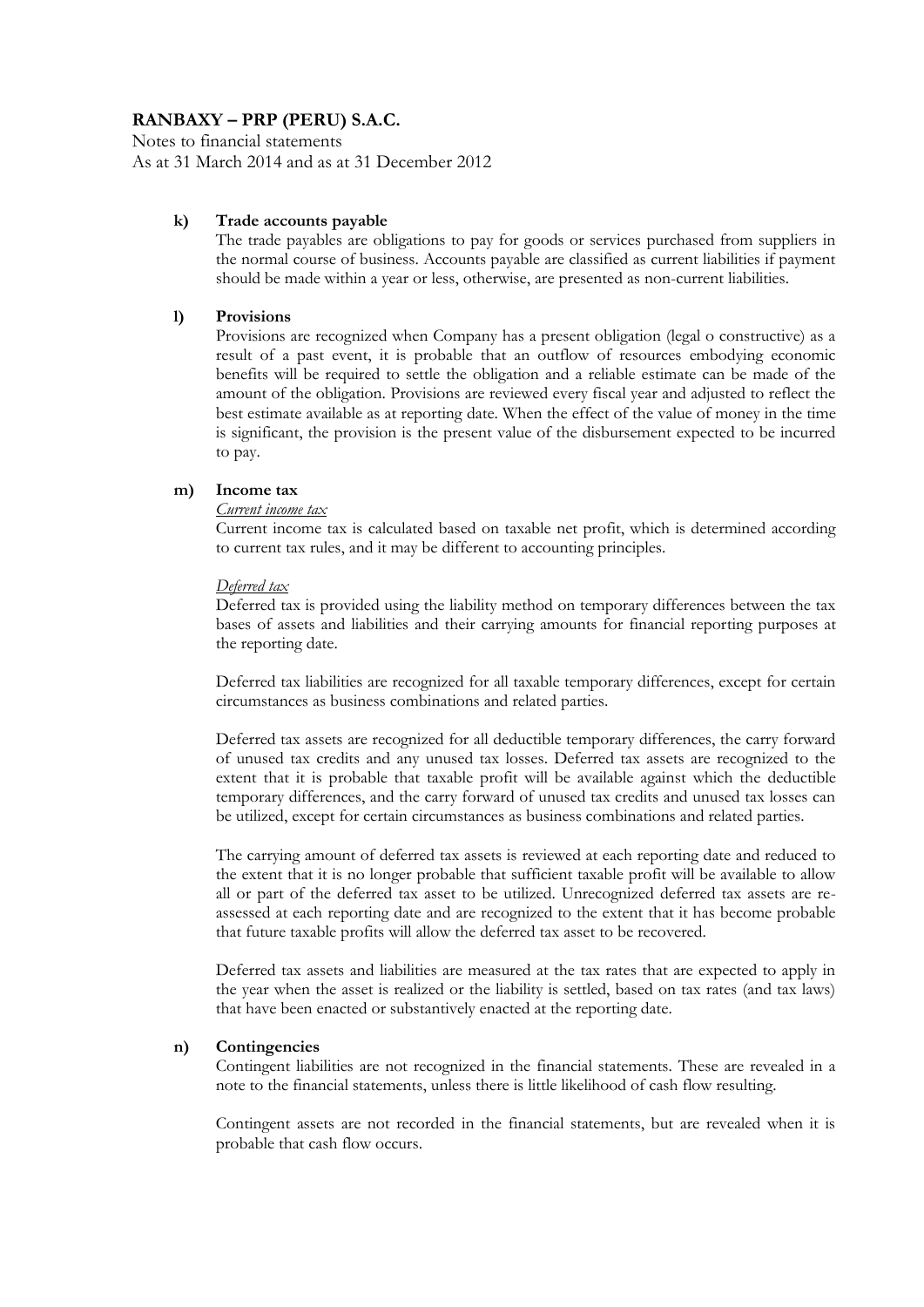Notes to financial statements As at 31 March 2014 and as at 31 December 2012

> Items treated previously as contingent liabilities or contingent assets, should be recognized in the financial statements of the period in which occurs the change of probabilities, i.e. when in the case of liabilities is determined to be likely or virtually safe in case of assets.

### **o) Employee benefits**

#### *Employee profit sharing*

Company recognizes a provision related to Employee profit sharing, based on taxable profit before income tax. This Employee profit sharing is calculated based on to apply a rate over taxable profit before income tax. This provision is recognized as part of personnel expenses, based on function of workers.

#### *Termination benefits*

Termination benefits are paid when labor relation is interrupted before date of retirement o when an employee resigns voluntarily. Benefits with maturity in exceed 12months after reporting date, are discounted to present value.

#### *Gratifications*

Company recognizes gratifications and it is corresponds provisions based on current labor dispositions in Peru. Gratifications correspond to an amount equivalent to two salaries in a year to be paid on July and December in each year.

#### **p) Recognition of revenue, costs and expenses**

Revenue is recognized to the extent that it is probable that the economic benefit will flow to the Company and the revenue can be reliably measured, regardless of when the payment is being made. Revenue is measured at the fair value of the consideration received or receivable, taking into account contractually defined terms of payment and excluding taxes or duties.

The specific recognition criteria described below must also be met before revenue is recognized.

#### *Sales of goods*

Revenue from sales of goods are recognized in the results of period when goods are delivered and risk and benefits related of products are transferred to the customer and it is probable that the economic benefits associated to transaction will flow to the Company.

#### *Costs and expenses*

The cost of sales is recorded in the results of period when goods are delivered at the same time when revenues are recognized. Expenses are recorded in the results of period when accrual, without consider when they are paid.

### **q) International Financial Reporting Standards (IFRS)**

*Current IFRS in Peru as at 31 December 2013*

Based on Resolution  $N^{\circ}$  052-2013-EF/30 issued 24 January 2013, the Peruvian Accounting Standards Board formalized modifications to IFRS 10 and IFRS 12, and IAS 27, likewise, through Resolution N° 053-2013-EF/30 issued 11 September 2013, formalized IFRIC 21 and version 2013 of IFRS and IFRIC in force.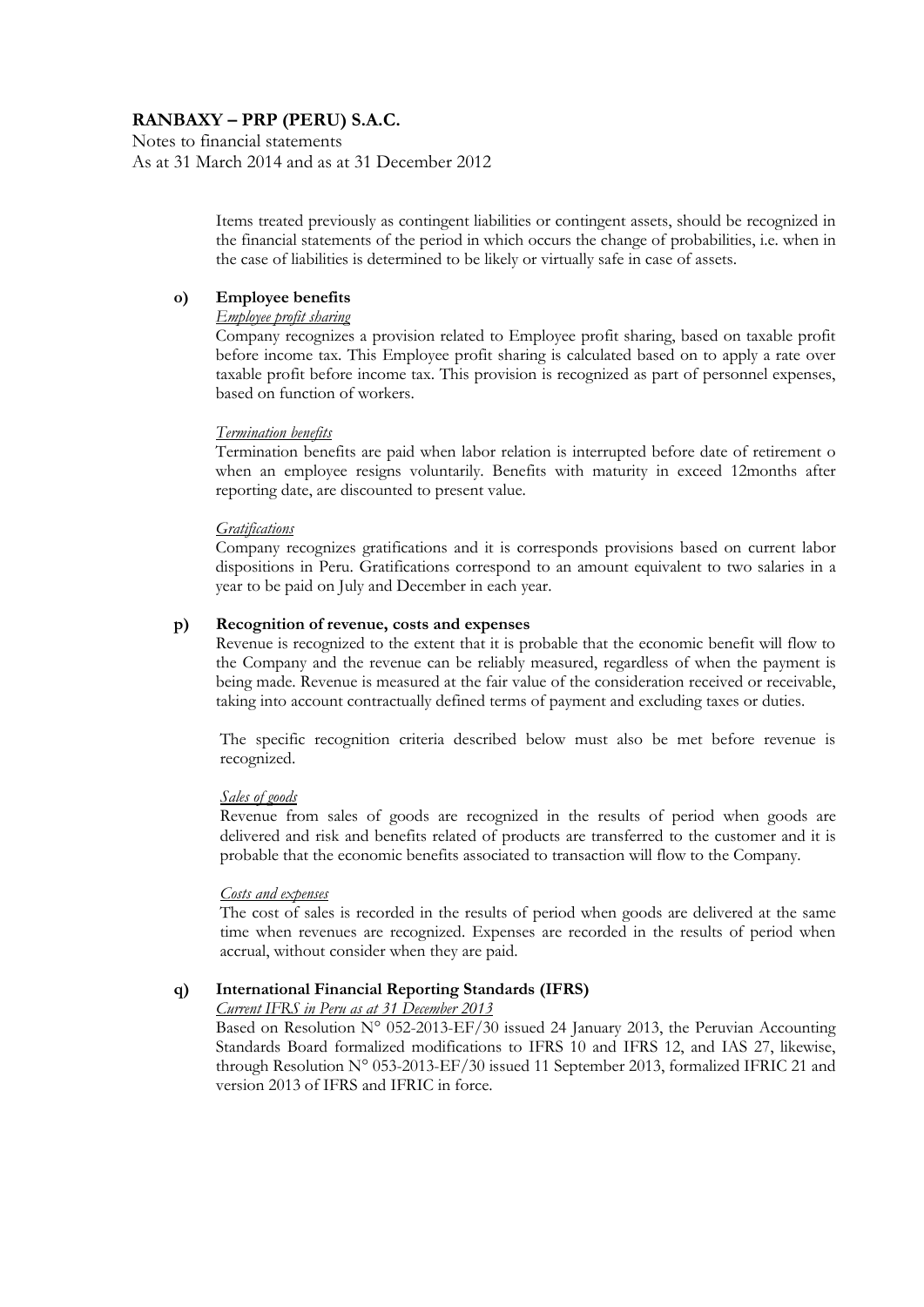Notes to financial statements As at 31 March 2014 and as at 31 December 2012

#### *IFRSs issued but not yet effective at 31 December 2013*

- *-* IAS 31 "Financial instruments: Presentation (modified), effective since 1st January 2014.
- *-* IAS 39 "Financial instruments: Recognize and Measurement (modified), effective since 1st January 2014.
- IFRS 9 "Financial instruments: Classification and Measurement" effective pending to be established.
- *-* IFRIC 21 "Levies" effective since 1st January 2014.
- *-* Modifications to IFRS 10 "Consolidated financial statements", IFRS 12 "Disclosure of interests in other entities", and IAS 27 "Consolidated and separate financial statements", effective since 1st July 2014.
- Improvements IFRS 1 "First-time adoption of IFRS", IFRS 2 "Share-based payment", IFRS 3 "Business combinations", IFRS 8 "Operating segments", IFRS 13 "Fair value measurement", IAS 16 "Property, plant and equipment", IAS 24 "Related party disclosures", IAS 38 "Intangible assets", IAS 40 "Investment property", effective since 1st July 2014.

#### **3. MANAGEMENT OF FINANCIAL RISKS**

Company is exposed to a variety of financial risks. The Company´s Management manages risks and focuses mainly on the financial markets in order to reduce potential negative effects on the financial performance of Company.

#### **Market Risk**

#### *Exchange rate risk*

Company bills sales in US Dollars, allowing comply its obligations in this currency. The exchange rate risk arise from accounts receivable related to sales in foreign currency, and accounts payable that are kept in such currency. In this respect, Company keeps a net liability position, due to, mainly, to payables related to liabilities in foreign currency.

At the end of period, balances of financial assets and liabilities denominated in foreign currency are expressed in local currency at exchange rate of purchase and sales according to Pension Fund, Insurance and Bank Peruvian Superintendence (SBS) existing at that date, which was S/. 2.809 for purchase and S/. 2.811 for sales (S/. 2.549 for purchase and S/. 2.551 for sales at 31 December 2012) for 1 USD and summarized as follows:

|                                          | 2014<br><b>USD</b>            | 2012<br>USD                   |
|------------------------------------------|-------------------------------|-------------------------------|
| Activos corrientes<br>Pasivos corrientes | 658,185<br>(1,821,600)        | 780,013<br>(3,860,895)        |
| Posición pasiva, neta                    | (1,163,415)                   | (3,080,882)                   |
|                                          | 2014<br><b>INR</b>            | 2012<br><b>INR</b>            |
| Activos corrientes<br>Pasivos corrientes | 39,412,275<br>(109, 077, 844) | 42,623,661<br>(210, 977, 869) |
|                                          |                               |                               |

In period 1 January 2013 to 31 March 2014, Company recognized net loss of exchange difference of S/. 446,801 INR 9,713,065 (net gains of exchange difference of S/. 456,921 INR 9,249,413 in 2012).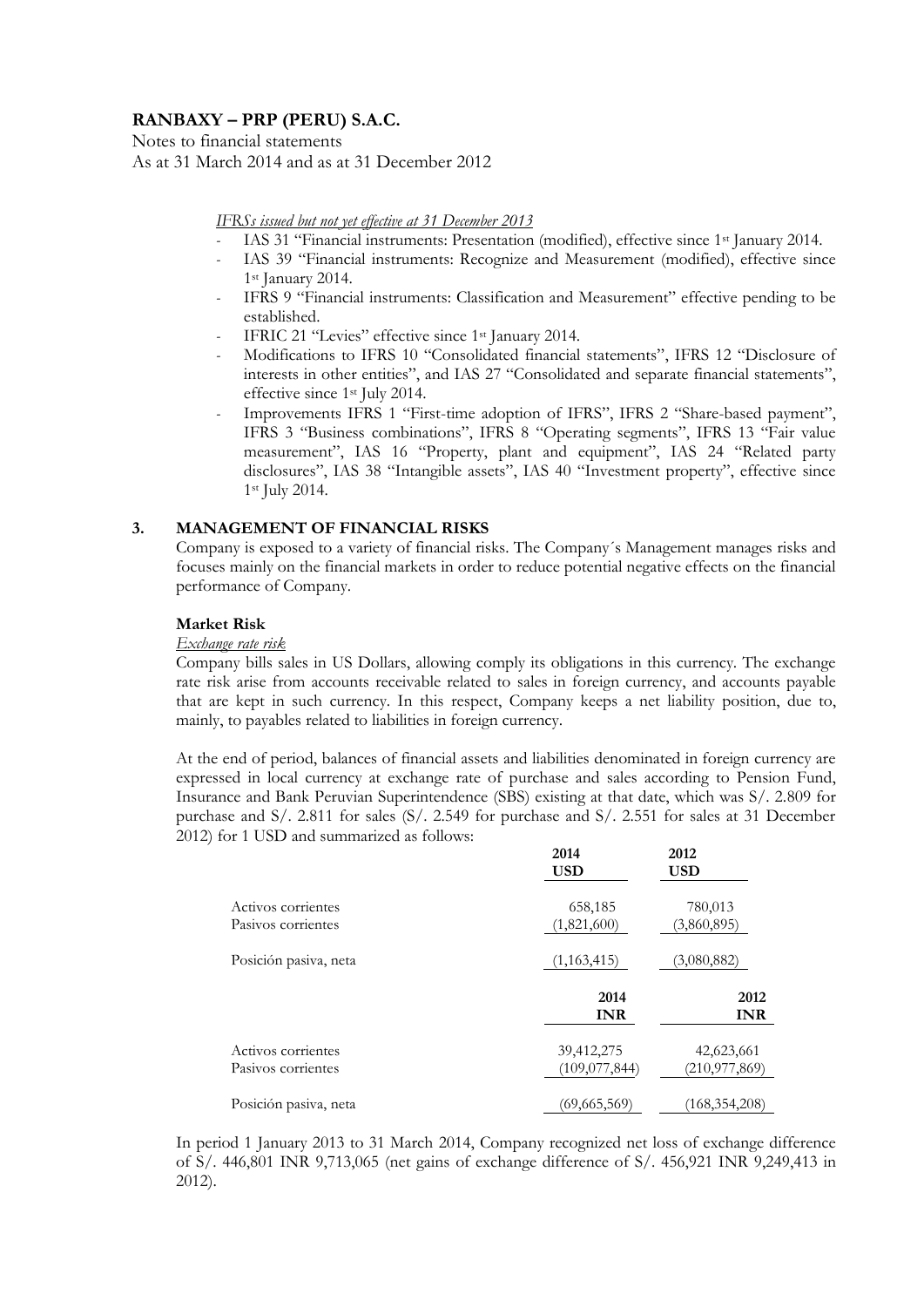Notes to financial statements As at 31 March 2014 and as at 31 December 2012

> Devaluation (revaluation) of Nuevos Soles in relation to US Dollar, calculated on the basis of the exchange rate of purchase and sales published by SBS and inflation (deflation) rates according to the Whole Sales Price Index (IPM) in the past three years was as follows:

|                         | Devaluación     | Inflación        |
|-------------------------|-----------------|------------------|
| <b>Periodo</b>          | (Revaluación) % | (Deflación) $\%$ |
| Enero 2013 – Marzo 2014 | 10.19           | 2.16             |
| 2012                    | (5.56)          | (0.59)           |
| 2011                    | (2.74)          | 6.26             |

#### *Interest rate risk*

Revenues and operating cash flows are independent of changes in interest rates.

Operating cash flows of Company are also substantially independent of changes in interest rates. Therefore, in opinion of management, Company has no important exposition to the risks of fluctuations in interest rates.

#### **Credit risk**

Financial assets of Company potentially exposed to significant concentrations of credit risk consist of trade accounts receivable.

In this respect, Management considers that average collections period limit risk related due to no major problem of doubtful accounts. Management monitors credit performance and financial condition of customers in order to identify possible risk related to credits. Therefore, in opinion of management, Company has no an important exposition of risk related to credits.

#### **Liquidity risk**

Company monitors its risk to a shortage of funds using a liquidity planning tool.

Management is prudent in relation to liquidity risk and keeps sufficient cash and cash equivalents.

At 31 March 2014, financial liabilities have maturities minor than 30 days and they are supported by cash flows provided by current operations.

#### 4. **CASH AND CASH EQUIVALENTS**

This item comprises:

|                   | March<br>2014<br>$S/$ .     | December<br>2012<br>$S/\lambda$ . |
|-------------------|-----------------------------|-----------------------------------|
| Cash on hand      | 3,000                       | 397                               |
| Cash at banks     | 1,710,632                   | 2,295,055                         |
| Guarantee account | 380,823                     | 1,722,035                         |
|                   | 2,094,455                   | 4,017,487                         |
|                   | March<br>2014<br><b>INR</b> | December<br>2012<br><b>INR</b>    |
| Cash on hand      | 63,694                      | 8,508                             |
| Cash at banks     | 36,319,151                  | 49,184,241                        |
| Guarantee account | 8,085,414                   | 36,904,120                        |
|                   | 44,468,259                  | 86,096,869                        |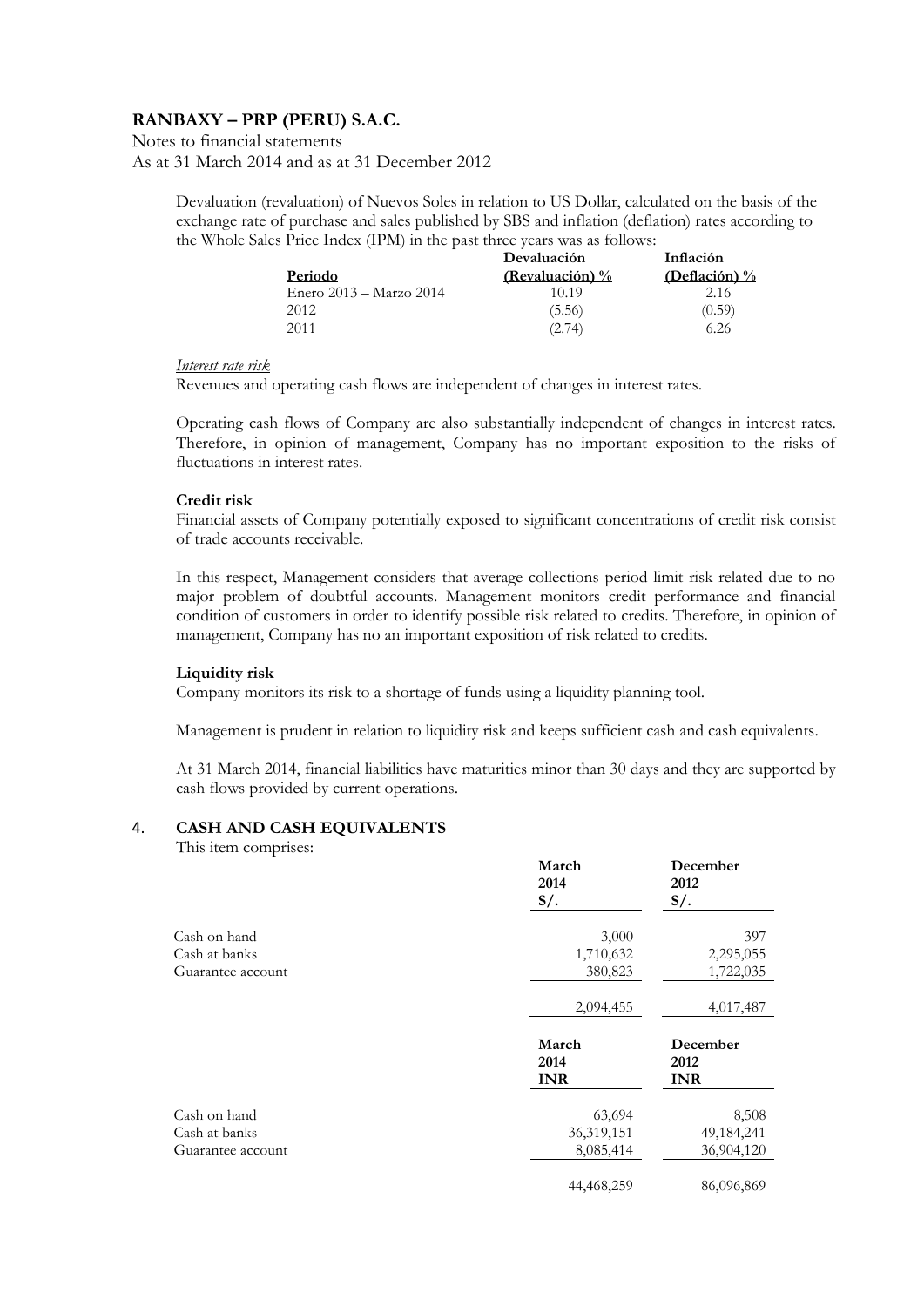Notes to financial statements As at 31 March 2014 and as at 31 December 2012

> Cash at banks earns interest at rates based on daily bank deposits rates. Current accounts correspond to balances held in local banks, in local and foreign currencies, and freely available.

Guarantee account corresponds to support of credit letter for imports.

## 5. **TRADE ACCOUNTS RECEIVABLE**

This item comprises:

|                                        | March<br>2014<br>$S/$ . | December<br>2012<br>$S/$ . |
|----------------------------------------|-------------------------|----------------------------|
| Invoices                               | 1,733,486               | 4,661,809                  |
| <b>Notes</b>                           | 383,493                 | 651,094                    |
|                                        | 2,116,979               | 5,312,903                  |
| Less: Allowances for doubtful accounts | (1,361,445)             | (1,030,893)                |
|                                        | 755,534                 | 4,282,010                  |

|                                        | March<br>2014<br><b>INR</b> | December<br>2012<br><b>INR</b> |
|----------------------------------------|-----------------------------|--------------------------------|
| Invoices                               | 36,804,374                  | 99,905,030                     |
| <b>Notes</b>                           | 8,142,102                   | 13,953,288                     |
|                                        | 44,946,476                  | 113,858,318                    |
| Less: Allowances for doubtful accounts | (28, 905, 414)              | (22,092,582)                   |
|                                        | 16,041,062                  | 91,765,737                     |

Trade receivables are non-interest bearing and are generally on current maturities.

Allowances for doubtful accounts had the following movement:

|                                                                     | March<br>2014<br>$S/$ . | December<br>2012<br>$S/\cdot$ |
|---------------------------------------------------------------------|-------------------------|-------------------------------|
| Beginning balance<br>Allowance for doubtful accounts<br>Written off | 1,030,893<br>330,552    | 1,169,634<br>(138, 741)       |
| Final balance                                                       | 1,361,445               | 1,030,893                     |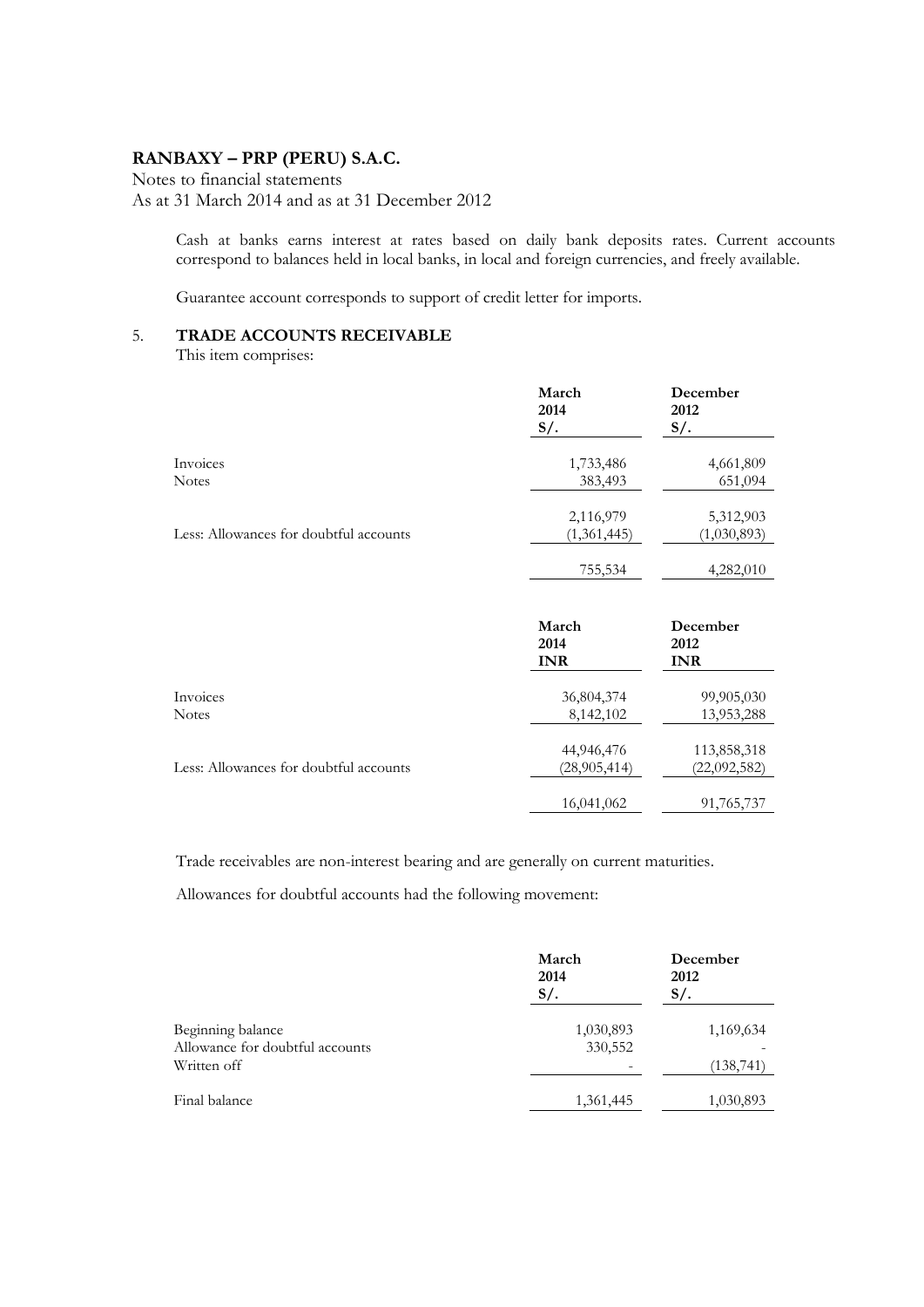Notes to financial statements

As at 31 March 2014 and as at 31 December 2012

|                                                                     | March                   | December                    |
|---------------------------------------------------------------------|-------------------------|-----------------------------|
|                                                                     | 2014<br><b>INR</b>      | 2012<br><b>INR</b>          |
| Beginning balance<br>Allowance for doubtful accounts<br>Written off | 22,074,797<br>7,185,913 | 23, 115, 296<br>(2,808,522) |
| Final balance                                                       | 29,260,710              | 20,306,774                  |

In the opinion of Management, the allowances for doubtful accounts at 31 March 2014, determined according to the criteria indicated in note 2 (e), is sufficient to cover any potential losses arising from uncollectable trade receivables.

#### **6. OTHER ACCOUNTS RECEIVABLE**

This item comprises:

|                         | March<br>2014<br>$S/$ .     | December<br>2012<br>$S/$ .     |
|-------------------------|-----------------------------|--------------------------------|
| Guarantee deposits      | 11,676                      | 60,204                         |
| Claims of third parties | 23,043                      |                                |
| Others                  | 19,802                      | 1,000                          |
|                         | 54,521                      | 61,204                         |
|                         | March<br>2014<br><b>INR</b> | December<br>2012<br><b>INR</b> |
| Guarantee deposits      | 247,898                     | 1,290,204                      |
| Claims of third parties | 489,236                     |                                |
| Others                  | 420,425                     | 21,431                         |
|                         | 1,157,559                   | 1,311,635                      |

# **7. INVENTORY**

This item comprises:

|                                                | March<br>2014<br>$S/\lambda$ | December<br>2012<br>$S/$ . |
|------------------------------------------------|------------------------------|----------------------------|
| Merchandise<br>Merchandise in transit          | 410,247<br>71,418            | 1,926,735                  |
| Less: Allowances for impairment of merchandise | 481,665<br>(97, 833)         | 1,926,735<br>(697,520)     |
|                                                | 383,832                      | 1,229,215                  |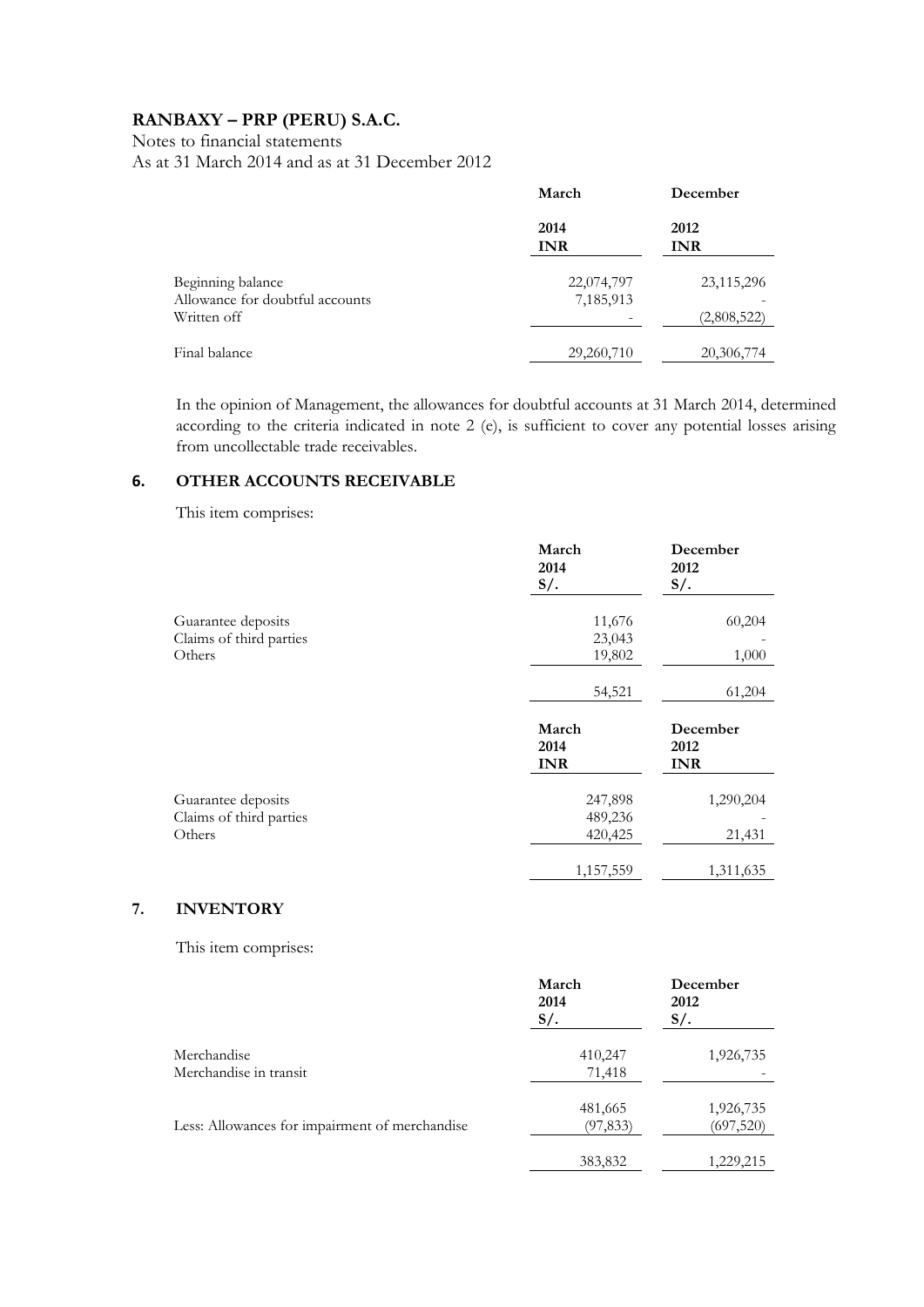Notes to financial statements

As at 31 March 2014 and as at 31 December 2012

|                                                | March<br>2014<br><b>INR</b> | December<br>2012<br><b>INR</b> |
|------------------------------------------------|-----------------------------|--------------------------------|
| Merchandise<br>Merchandise in transit          | 8,710,127<br>1,516,306      | 41,290,949                     |
| Less: Allowances for impairment of merchandise | 10,226,433<br>(2,077,134)   | 41,290,949<br>(14, 948, 222)   |
|                                                | 8,149,299                   | 26, 342, 727                   |

# **8. TAXES RECOVERABLE**

This item comprises:

|                                                  | March<br>2014<br>$S/\lambda$ . | December<br>2012<br>$S/\lambda$ |
|--------------------------------------------------|--------------------------------|---------------------------------|
| Credit for income tax balance                    | 246,767                        | 186,470                         |
| Credit balance with temporary taxi on net assets | 80,424                         | 103,950                         |
| Tax credit for general sales tax                 | 584,570                        | 345,519                         |
|                                                  | 911,761                        | 635,939                         |
|                                                  | March<br>2014<br><b>INR</b>    | December<br>2012<br><b>INR</b>  |
| Credit for income tax balance                    | 5,239,214                      | 3,996,151                       |
| Credit balance with temporary taxi on net assets | 1,707,516                      | 2,227,703                       |
| Tax credit for general sales tax                 | 12,411,253                     | 7,404,655                       |
|                                                  |                                |                                 |

# 9. **PROPERTY, PLANT AND EQUIPMENT**

This item comprises:

|                            | March<br>2014                |                          |                                 | December<br>2012          |                        |                      |
|----------------------------|------------------------------|--------------------------|---------------------------------|---------------------------|------------------------|----------------------|
| Cost                       | <b>Vehicles</b><br>$S/\cdot$ | Furniture<br>$S/\lambda$ | Computer<br>Equipment<br>$S/$ . | Other<br>Equipment<br>S/. | Total<br>$S/\lambda$ . | Total<br>$S/\lambda$ |
|                            |                              |                          |                                 |                           |                        |                      |
| Balance at the beginning   | 112,365                      | 67,553                   | 197,602                         | 106,228                   | 483,748                | 483,748              |
| Acquisitions               |                              |                          |                                 |                           |                        |                      |
| Withdrawals or sales       | (112, 365)                   | (55, 378)                | (152, 221)                      | (83,020)                  | (402, 984)             |                      |
| Balance at final of period |                              | 12,175                   | 45,381                          | 23,208                    | 80,764                 | 483,748              |
| Depreciation               |                              |                          |                                 |                           |                        |                      |
| Balance at the beginning   | 112,365                      | 58,601                   | 180,583                         | 87,343                    | 438,892                | 413,619              |
| Depreciation of period     |                              | 2,005                    | 10,179                          | 4,360                     | 16,544                 | 25,271               |
| Withdrawals or sales       | (112, 365)                   | (50, 571)                | (149, 645)                      | (80, 396)                 | (392, 977)             | 2                    |
| Balance at final of period |                              | 10,035                   | 41,117                          | 11,307                    | 62,459                 | 438,892              |
| Net value                  |                              | 2,140                    | 4,264                           | 11,901                    | 18,305                 | 44,856               |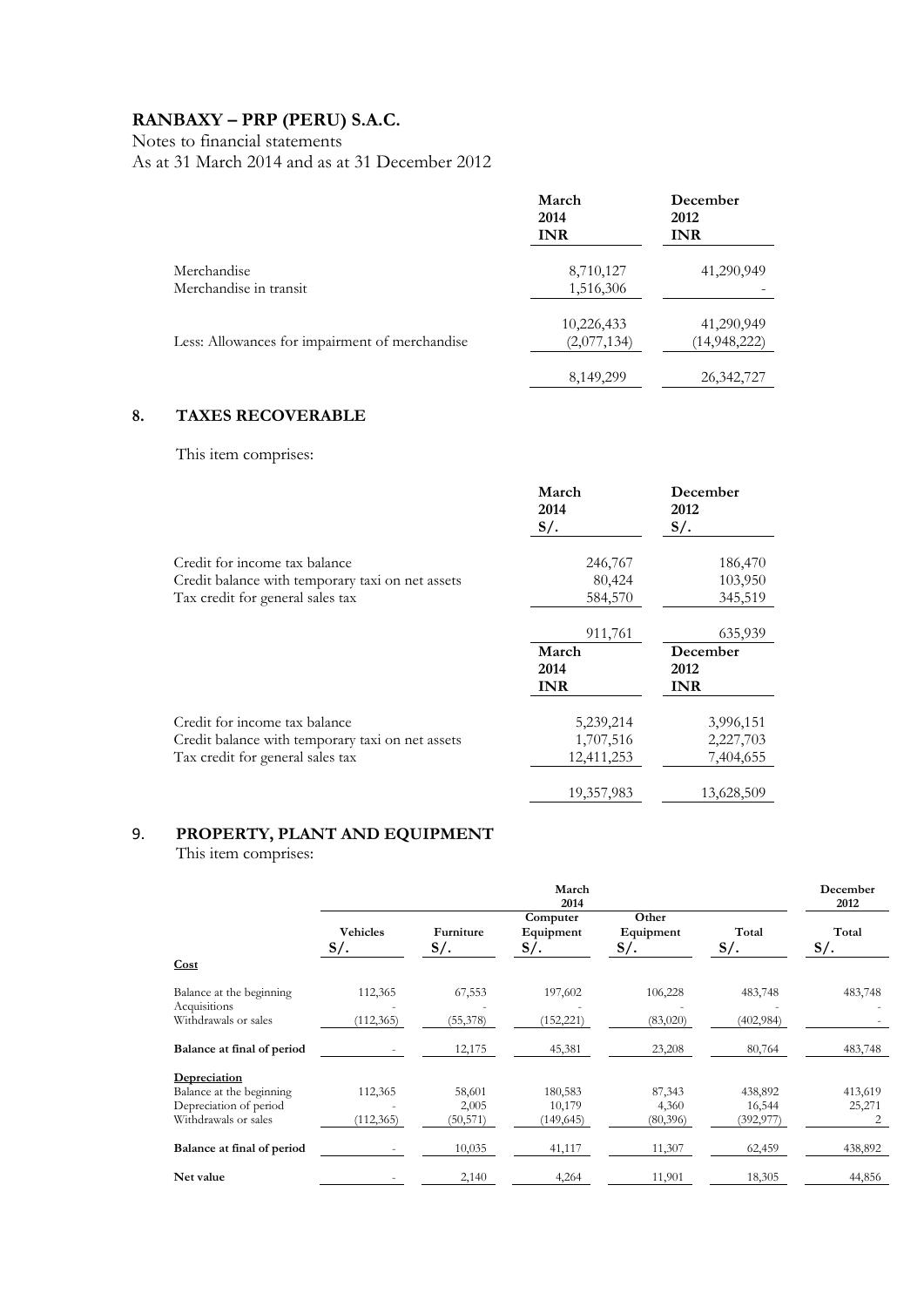Notes to financial statements

As at 31 March 2014 and as at 31 December 2012

#### 10. **PROPERTY, PLANT AND EQUIPMENT**

This item comprises:

|                                                                            | March<br>2014                 |                                    |                                     | December<br>2012                   |                                     |                               |
|----------------------------------------------------------------------------|-------------------------------|------------------------------------|-------------------------------------|------------------------------------|-------------------------------------|-------------------------------|
|                                                                            | <b>Vehicles</b><br><b>INR</b> | Furniture<br><b>INR</b>            | Computer<br>Equipment<br><b>INR</b> | Other<br>Equipment<br><b>INR</b>   | Total<br><b>INR</b>                 | Total<br><b>INR</b>           |
| Cost                                                                       |                               |                                    |                                     |                                    |                                     |                               |
| Balance at the beginning<br>Acquisitions                                   | 2,385,669                     | 1,434,246                          | 4,195,372                           | 2,255,372                          | 10,270,658                          | 10,270,658                    |
| Withdrawals or sales                                                       | (2,385,669)                   | (1, 175, 754)                      | (3,231,868)                         | (1, 72, 633)                       | (8, 555, 924)                       |                               |
| Balance at final of period                                                 |                               | 258,493                            | 963,503                             | 492,739                            | 1,714,735                           | 10,270,658                    |
| Depreciation                                                               |                               |                                    |                                     |                                    |                                     |                               |
| Balance at the beginning<br>Depreciation of period<br>Withdrawals or sales | 2,385,669<br>(2,385,669)      | 1,244,183<br>42,569<br>(1,073,694) | 3,834,034<br>216,115<br>(3,177,176) | 1,854,416<br>92,569<br>(1,706,921) | 9,318,301<br>351,253<br>(8,343,461) | 8,781,720<br>536,539<br>42.46 |
| Balance at final of period                                                 |                               | 213,057                            | 872,972                             | 240,064                            | 1,326,093                           | 9,318,301                     |
| Net value                                                                  |                               | 45,435                             | 90,531                              | 252,675                            | 388,641                             | 952,357                       |

At 31 March 2014 no items have been given in guarantee.

Company's Management review periodically residual value and useful life of items, and depreciation method, in order to ensure that they are according to economic benefit and useful life expectations. In opinion of Management, at 31 March 2014, no conditions exist that evidence any situation about impairment loss in property, plant and equipment.

#### 11. **INCOME TAX**

During period January 2013 to March 2014, no items were identified related to determine temporary differences between accounting and tax basis.

|                      | At 31<br>December<br>2012 | Adjustment               | (Charge) $/$<br>Credit to<br>results | At 31<br>March<br>2014 |
|----------------------|---------------------------|--------------------------|--------------------------------------|------------------------|
| Deferred tax asset   |                           |                          |                                      |                        |
| Temporary difference | $\overline{\phantom{a}}$  | $\overline{\phantom{a}}$ | $\overline{\phantom{0}}$             | -                      |
|                      | $\overline{\phantom{a}}$  | -                        | $\overline{\phantom{0}}$             |                        |

Details about income tax shows in Statement of profit and loss are as follows:

|                               | March<br>2014<br>$S/$ .  | December<br>2012<br>$S/$ . |
|-------------------------------|--------------------------|----------------------------|
| Current (Note 14)<br>Deferred |                          | ۰<br>(510, 898)<br>-       |
|                               | $\overline{\phantom{a}}$ | (510, 898)                 |
|                               | March                    | December                   |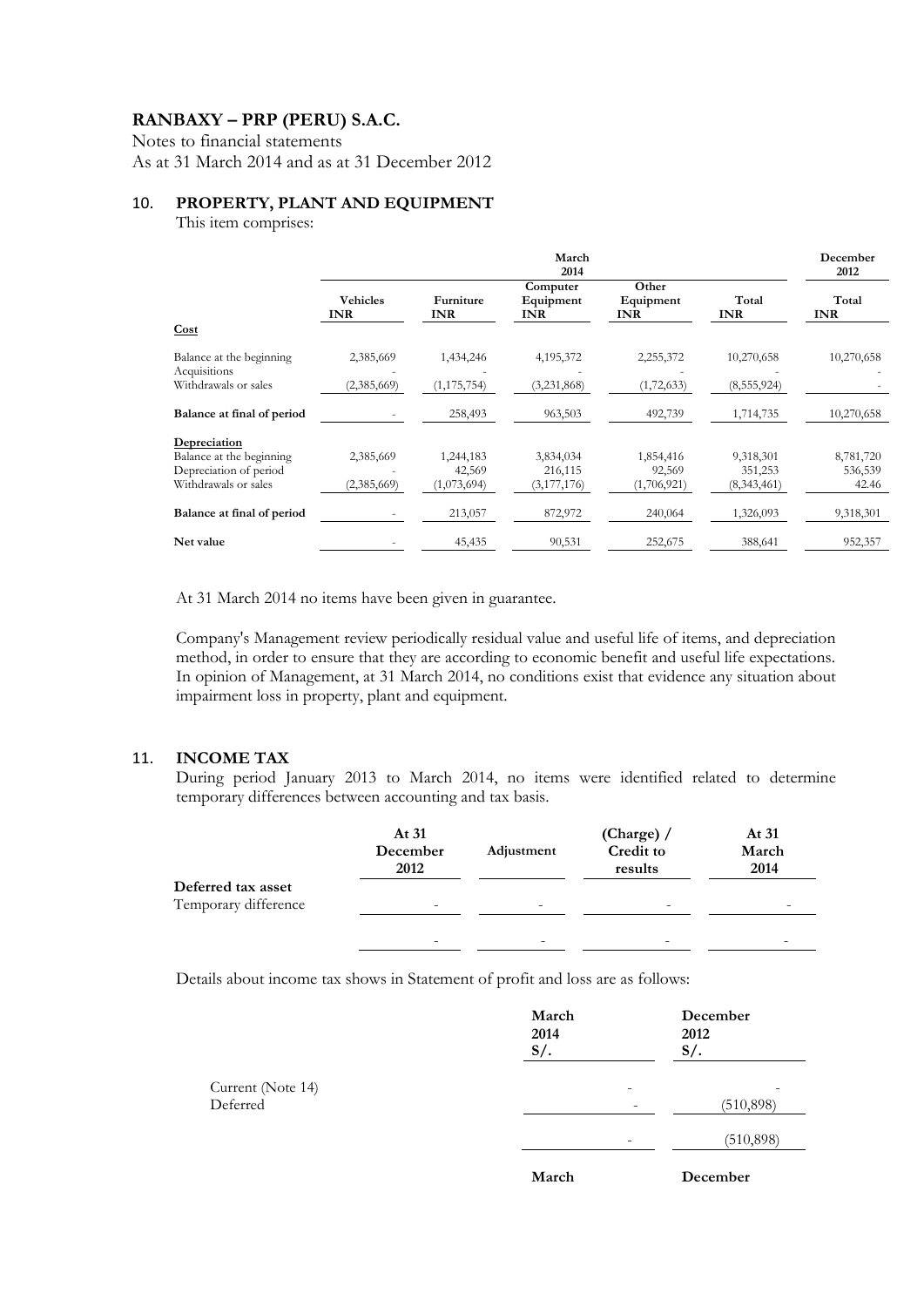|                               | 2014<br><b>INR</b> | 2012<br><b>INR</b>  |
|-------------------------------|--------------------|---------------------|
| Current (Note 14)<br>Deferred | -<br>۰             | -<br>(10, 948, 814) |
|                               | -                  | (10, 948, 814)      |

## 12. **TRADE ACCOUNTS PAYABLE**

This item comprises:

|                                    | March<br>2014<br>$S/\lambda$ | December<br>2012<br>$S/\sim$ |
|------------------------------------|------------------------------|------------------------------|
| Invoices – third parties           | 24,164                       | 101,062                      |
| Invoices – related party (Note 20) | 3,572,476                    | 8,431,746                    |
|                                    | 3,596,640                    | 8,532,808                    |

#### **RANBAXY – PRP (PERU) S.A.C.**

Notes to financial statements

As at 31 March 2014 and as at 31 December 2012

|                                    | March<br>2014<br><b>INR</b> | December<br>2012<br><b>INR</b> |
|------------------------------------|-----------------------------|--------------------------------|
| Invoices – third parties           | 513,036                     | 2,165,812                      |
| Invoices – related party (Note 20) | 75,848,747                  | 180,696,772                    |
|                                    | 76, 361, 783                | 182,862,584                    |

Balance with related party corresponds to billing from Ranbaxy Laboratories Limited due to imports of goods, not bearing interest and uncollateralized.

# 13. **OTHER ACCOUNTS PAYABLE**

This item comprises:

|                                      | March<br>2014<br>$S/\cdot$ | December<br>2012<br>$S/\lambda$ |
|--------------------------------------|----------------------------|---------------------------------|
| Borrowing from shareholder           | 1,546,050                  | 1,403,050                       |
| Taxes and social contributions       | 9,245                      | 57,174                          |
| Vacations                            | 82,317                     | 125,762                         |
| Provisions for severance indemnities |                            | 6,413                           |
| Claims from third parties            | 201,460                    | 193,180                         |
| Others                               |                            | 95,164                          |
|                                      | 1,839,072                  | 1,880,743                       |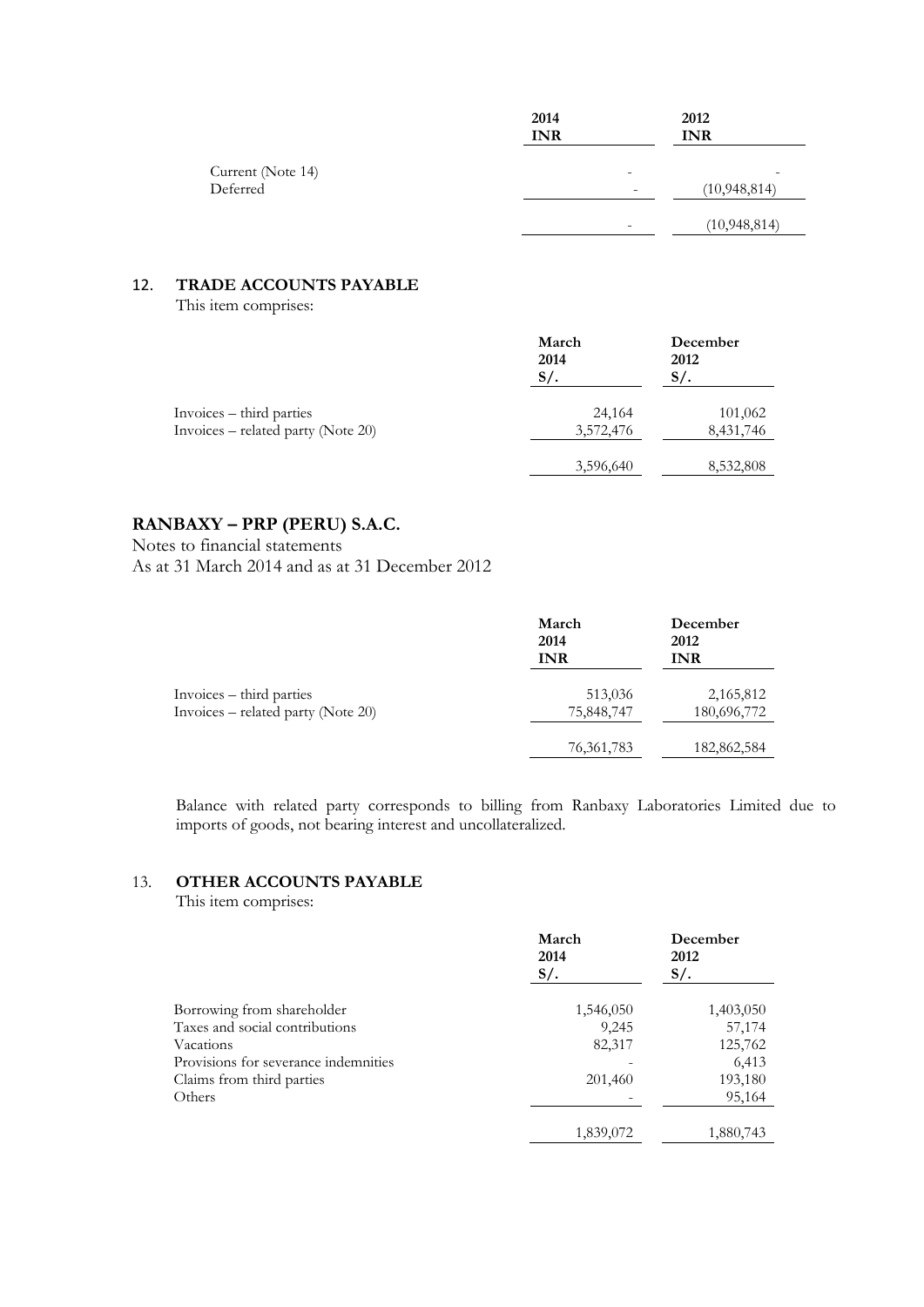Notes to financial statements

As at 31 March 2014 and as at 31 December 2012

|                                      | March<br>2014<br><b>INR</b> | December<br>2012<br><b>INR</b> |
|--------------------------------------|-----------------------------|--------------------------------|
| Borrowing from shareholder           | 32,824,841                  | 30,068,103                     |
| Taxes and social contributions       | 196,285                     | 1,225,269                      |
| Vacations                            | 1,747,707                   | 2,695,146                      |
| Provisions for severance indemnities |                             | 137,434                        |
| Claims from third parties            | 4,277,282                   | 4,139,949                      |
| Others                               |                             | 2,039,415                      |
|                                      | 39,046,115                  | 40, 305, 316                   |

#### 14. **NET EQUITY**

#### **Share capital**

At 31 March 2014 and 31 December 2012 share capital consist of 4,129,977shares of S/. 1 nominal value each, duly authorized, issued and paid.

At 31 March 2014, Company has pending issue common shares by S/. 212,040 INR 4,501,911, tax free, which correspond to the balance of the adjustment by monetary correction accrued at 31 December 2004, subject to approval by the General Meeting of Shareholders.

At 31 March 2014 the composition of the shareholders in the capital of Company is as follows:

|             | Porcentaje de participación<br>Individual en el capital | $No$ accionistas | % Participación   |
|-------------|---------------------------------------------------------|------------------|-------------------|
| Hasta<br>De | 1.00<br>$90.01$ a $100.00$                              |                  | 0.0001<br>99.9999 |
|             |                                                         | ◠                | 100,0000          |

#### **Legal reserve**

According to Corporation Act, at least 10% of net profit shall be transferred to legal reserve up to this reserve reaches 20% of paid capital. This reserve can be capitalized or used to offset or reduce accumulated losses; in any case, this reserve shall be refunded with future profits.

#### **Accumulated losses**

According to Legislative Decree N 945, Peruvian companies that agreed distribution of dividends or any way of allowance of profit, will withhold 4.1% based on amount to allowance of profit only if this payment it is in favor of foreign companies. There are no restrictions for remittances of dividends or capital repatriation by foreign investors.

#### 15. **TAX SITUATION**

Company is subject to the Peruvian tax regime. The current income tax rate at reporting date is 30% on taxable profit after calculating the employee profit sharing, which, pursuant to the regulations, is calculated using a rate of 8%.

Natural persons and legal persons not domiciled in the Peru must pay an additional tax of 4.1% on the dividends from companies domiciled in Peru.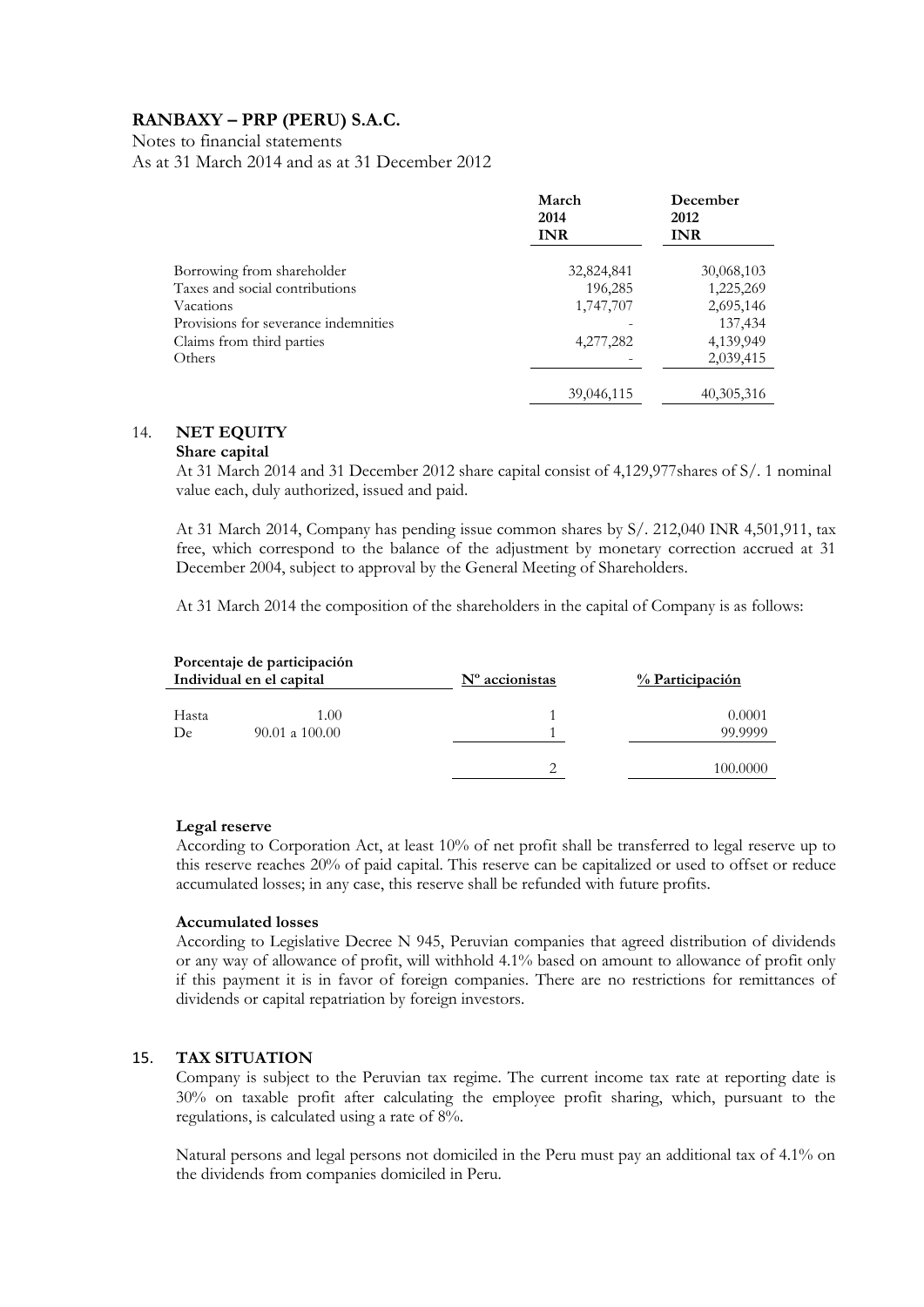Notes to financial statements

As at 31 March 2014 and as at 31 December 2012

Taxable loss has determined as follow:

|                                | January to | January to    | January to    |
|--------------------------------|------------|---------------|---------------|
|                                | March 2014 | December 2013 | December 2012 |
|                                | $S/\cdot$  | $S/\cdot$     | $S/\cdot$     |
| Loss before income tax<br>Add: | (144,903)  | (897, 633)    | (3,049,069)   |
| Non deductible expenses        | 21,485     | 844,070       | 1,615,343     |
| Less: Deductions               |            | (44, 721)     | (1,368,777)   |
| Taxable loss                   | (123, 418) | (98, 284)     | (2,802,503)   |

|                                | January to  | January to    | January to     |
|--------------------------------|-------------|---------------|----------------|
|                                | March 2014  | December 2013 | December 2012  |
|                                | $S/\cdot$   | $S/\lambda$   | $S/\lambda$    |
| Loss before income tax<br>Add: | (3,150,065) | (19,513,761)  | (66, 284, 109) |
| Non deductible expenses        | 467,065     | 18,349,348    | 35, 116, 152   |
| Less: Deductions               |             | (972, 196)    | (29, 756, 022) |
| Taxable loss                   | (2,683,000) | (2,136,609)   | (60, 923, 978) |

Taxable loss accrued at 31 December 2013 is S/. 2,528,631 INR 54,970,239 (S/. 2,430,347 INR 49,197,308 at 31 December 2012 and S/. 98,284 INR 2,131,974 in 2013).

For information purposes, estimated taxable loss in period Janu ary to March 2014 has been S/. 123,418 INR 2,683,000. Therefore, estimated taxable loss for period January 2013 to March 2014 was S/. 221,702 INR 4,819,609

For income tax purposes, prices and amounts of transactions between related parties or made from, into or through low or no taxation countries or territories, must be provided with documentation and information in order to support methods and criteria applied in its determination. The Tax Administration is empowered to request this information from the Company. Company's

management and its legal advisors believe that, as a result of the application of these rules, will not emerge contingencies of importance for the Company at 31 Marche 2014.

Note that, in accordance to write-off disposition of Legislative Decree No. 1116, with effective date 1 August 2013, those rules are not applicable to the determination of the General Sales Tax.

The Tax Administration is empowered to review and, if applicable, correct the income tax and the General sales tax calculated by the Company in the last four years after the submission of Income tax return. Income tax returns and General tax sales returns correspond to 2009 to 2013 are subject to review by the Tax Administration.

Due to the possible interpretations that the Tax Administration can give to legal rules, it is not possible to determine up to date, if changes can occur or not they were obligations for Company, due to that any liability as result from tax revisions would be applied to the results in the year in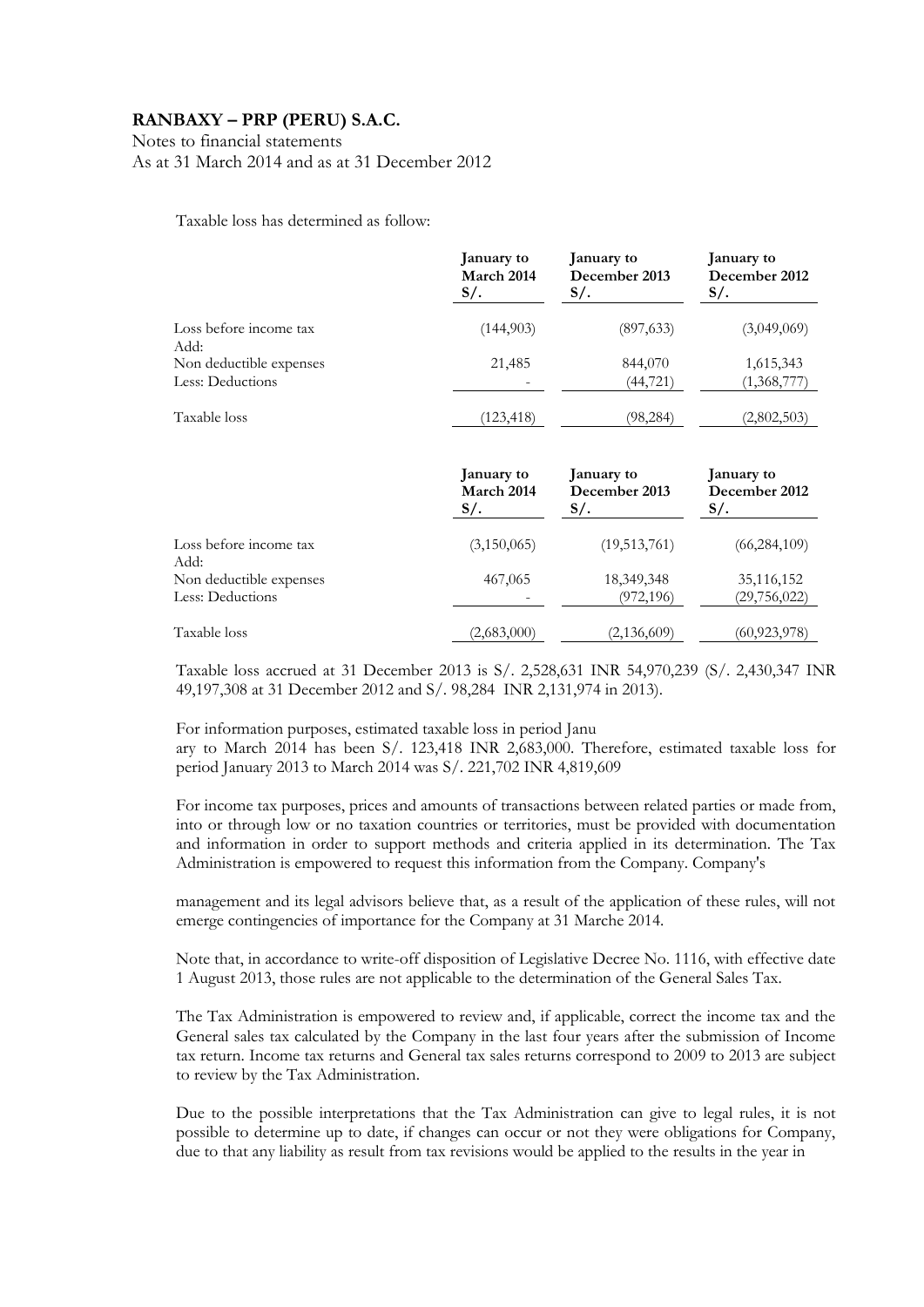Notes to financial statements As at 31 March 2014 and as at 31 December 2012

> which this is determined. In opinion of Company's management and its legal advisors, any eventual additional tax claim wouldn't be significant for financial statements at 31 March 2014.

#### **16. COST OF SALES**

This item comprises:

|                                                 | March<br>2014<br>$S/\lambda$ | December<br>2012<br>$S/\lambda$ |
|-------------------------------------------------|------------------------------|---------------------------------|
| Beginning balance of merchandise<br>Add (less): | 1,926,735                    | 3,544,439                       |
| Purchase of merchandise                         | 1,916,465                    | 8,752,214                       |
| Write-off of merchandise                        | (385, 568)                   | (735, 380)                      |
| Final balance of merchandise                    | (481,665)                    | (1,926,735)                     |
|                                                 | 2,975,967                    | 9,634,538                       |
|                                                 | March<br>2014<br><b>INR</b>  | December<br>2012<br><b>INR</b>  |
| Beginning balance of merchandise<br>Add (less): | 41,885,543                   | 71,749,777                      |
| Purchase of merchandise                         | 41,662,283                   | 177,170,324                     |
| Write-off of merchandise                        | (8,381,913)                  | (14, 886, 235)                  |
| Final balance of merchandise                    | (10, 470, 978)               | (39,002,733)                    |
|                                                 |                              |                                 |

# **17. ADMINISTRATIVE EXPENSES**

This item comprises:

|                                          | March<br>2014<br>$S/\lambda$ | December<br>2012<br>$S/\lambda$ . |
|------------------------------------------|------------------------------|-----------------------------------|
| Personnel expenses                       | 222,255                      | 1,711,573                         |
| Services provided by third parties       | 676,437                      | 908,625                           |
| Taxes                                    | 7,160                        | 85,029                            |
| Other expenses                           | 229,692                      | 285,249                           |
| Depreciation                             | 16,544                       | 25,271                            |
| Allowances for doubtful accounts         | 330,552                      |                                   |
| Allowances for impairment of merchandise | 60,000                       | 914,995                           |
|                                          | 1,542,640                    | 3,930,742                         |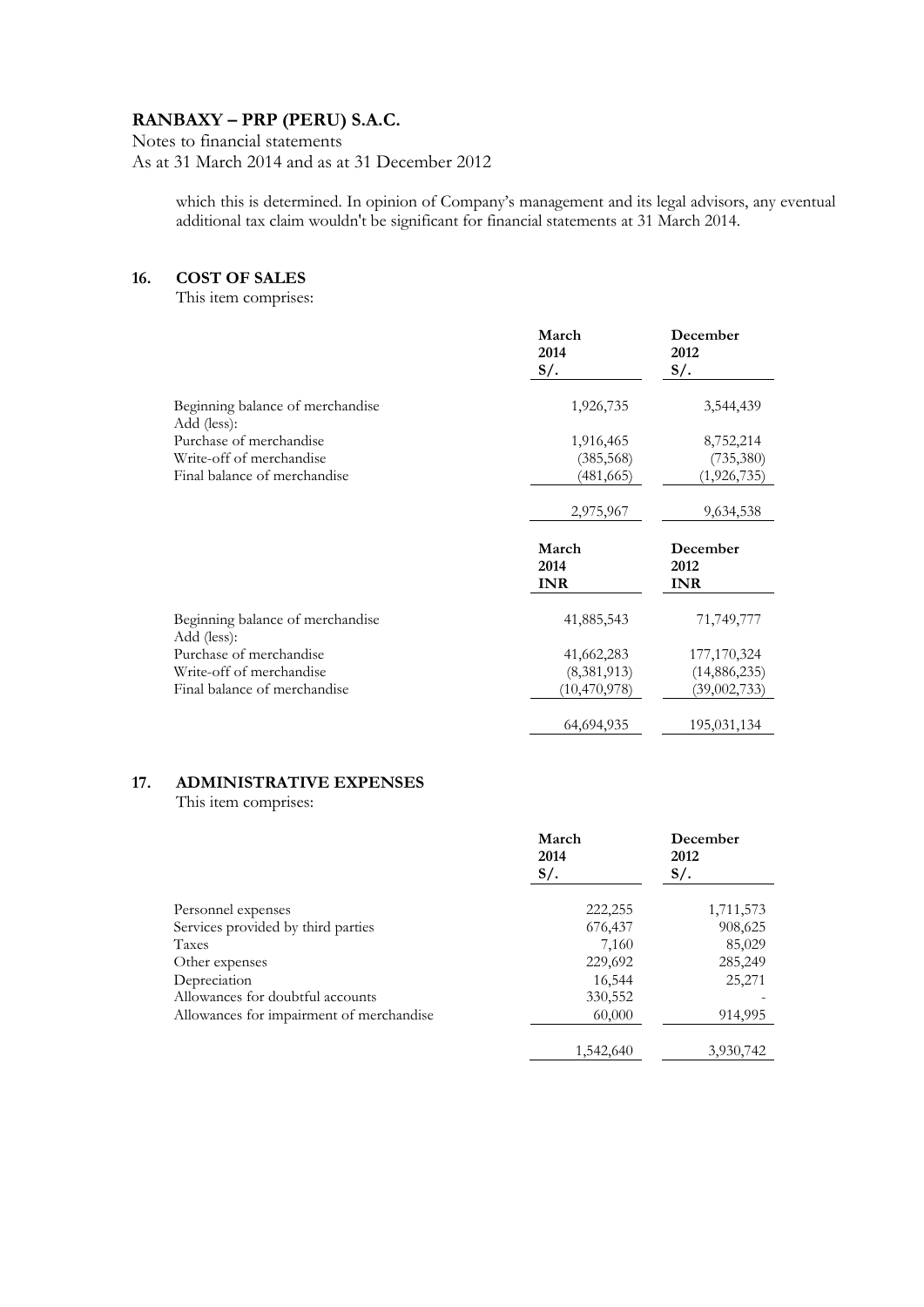Notes to financial statements

As at 31 March 2014 and as at 31 December 2012

|                                          | March<br>2014<br><b>INR</b> | December<br>2012<br><b>INR</b> |
|------------------------------------------|-----------------------------|--------------------------------|
| Personnel expenses                       | 4,831,630                   | 34,647,227                     |
| Services provided by third parties       | 14,705,152                  | 18,393,219                     |
| Taxes                                    | 155,652                     | 1,721,235                      |
| Other expenses                           | 4,993,304                   | 5,774,271                      |
| Depreciation                             | 359,652                     | 511,559                        |
| Allowances for doubtful accounts         | 7,185,913                   |                                |
| Allowances for impairment of merchandise | 1,304,348                   | 18,522,166                     |
|                                          | 33, 535, 651                | 79,569,677                     |

### **18. SELLING EXPENSES**

This item comprises:

|                                    | March<br>2014<br>$S/$ .     | December<br>2012<br>$S/\cdot$  |
|------------------------------------|-----------------------------|--------------------------------|
| Personnel expenses                 | 450,690                     | 2,817,751                      |
| Services provided by third parties | 368,734                     | 2,097,360                      |
| Other expenses                     | 33,082                      | 438,808                        |
|                                    | 852,506                     | 5,353,919                      |
|                                    | March<br>2014<br><b>INR</b> | December<br>2012<br><b>INR</b> |
| Personnel expenses                 | 9,797,609                   | 57,039,494                     |
| Services provided by third parties | 8,015,957                   | 42,456,680                     |
| Other expenses                     | 719,174                     | 8,882,753                      |
|                                    |                             |                                |

# **19. OTHER INCOME, NET**

This item comprises:

|                                    | March<br>2014<br>$S/$ .     | December<br>2012<br>$S/$ .     |
|------------------------------------|-----------------------------|--------------------------------|
| Other expenses                     | (98, 839)                   |                                |
| Recovery of uncollecting<br>Others | 185,867                     | 138,741<br>259,798             |
|                                    |                             |                                |
|                                    | 87,028                      | 398,539                        |
|                                    | March<br>2014<br><b>INR</b> | December<br>2012<br><b>INR</b> |
| Other expenses                     | (2,148,674)                 |                                |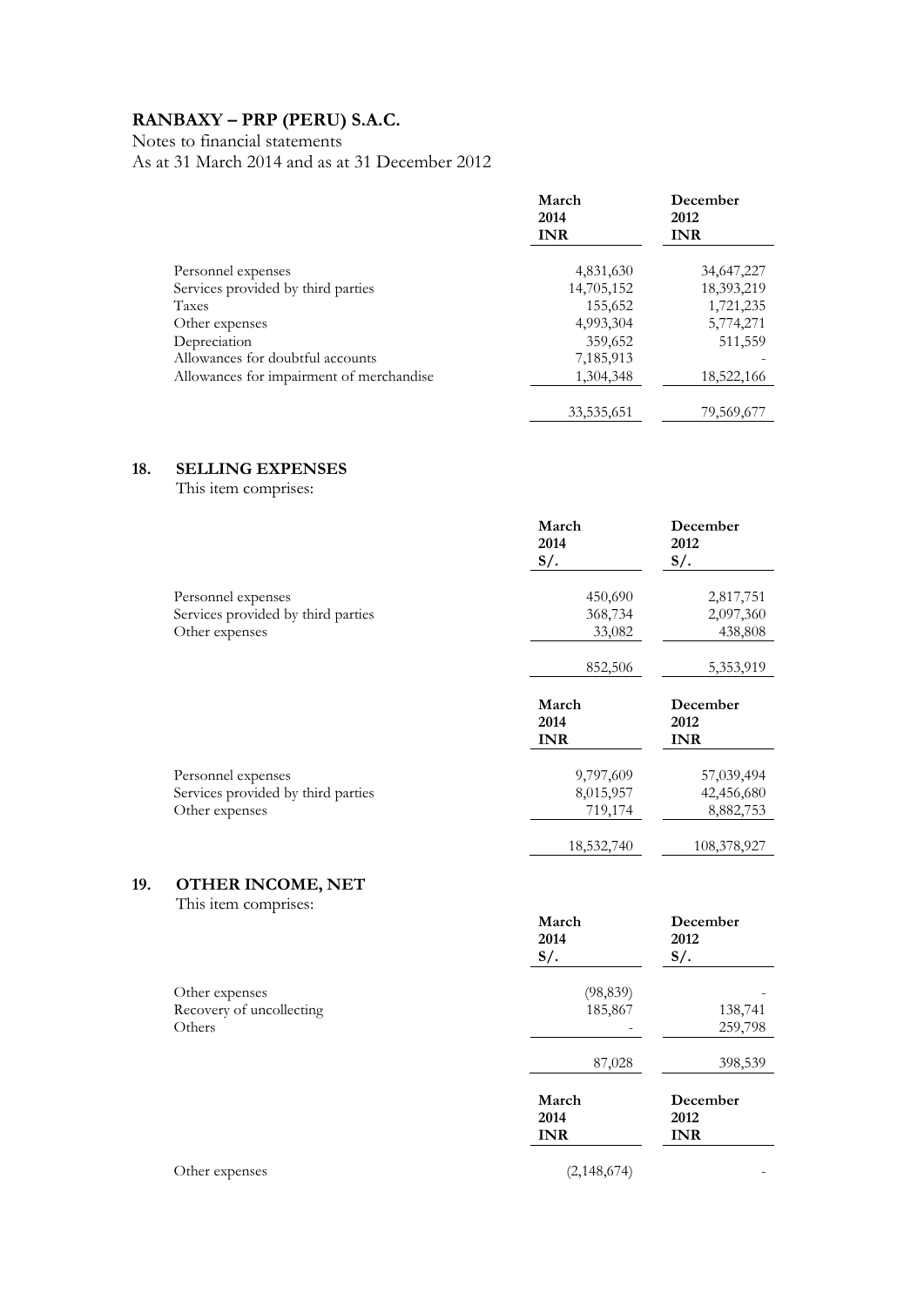| Recovery of uncollecting | 4,040,587 | 2,808,522 |
|--------------------------|-----------|-----------|
| Others                   | -         | 5,259,069 |
|                          | 1,891,913 | 8,067,591 |

# **20. FINANCIAL INCOME/(EXPENSES), NET**

This item comprises:

|                                                           | March<br>2014<br>$S/$ .                   | December<br>2012<br>$S/$ .                |
|-----------------------------------------------------------|-------------------------------------------|-------------------------------------------|
| <b>Financial</b> expenses<br>Interests dude to borrowings | (18,612)                                  | (29, 632)                                 |
| Financial income<br>Other incomes                         | 12,436                                    | 1,046                                     |
|                                                           | (6, 176)                                  | (28, 586)                                 |
| Exchange difference, net                                  | (446, 801)                                | 456,921                                   |
|                                                           | (452, 977)<br>March<br>2014<br><b>INR</b> | 428,335<br>December<br>2012<br><b>INR</b> |
| Financial expenses<br>Interests dude to borrowings        | (404, 609)                                | (599, 838)                                |
| Financial income<br>Other incomes                         | 270,348                                   | 21,174                                    |
|                                                           | (134, 261)                                | (578, 664)                                |
| Exchange difference, net                                  | (9,713,065)                               | 9,249,413                                 |
|                                                           | (9,847,326)                               | 8,670,749                                 |

#### **21. RELATED PARTY TRANSACTIONS**

At 31 March 2014 and 31 December 2012, Company keeps the following balances:

|                                                                                                | March<br>2014<br>$S/$ . | December<br>2012<br>$S/\lambda$ . |
|------------------------------------------------------------------------------------------------|-------------------------|-----------------------------------|
| Receivable – Related party<br>Ranbaxy Laboratories Limited                                     | 56,189                  |                                   |
| <u>Payable – Related parties</u><br>Ranbaxy Laboratories Limited<br>Ranbaxy (Netherlands) B.V. | 3,572,476<br>1,546,050  | 8,431,746<br>1,403,050            |
|                                                                                                | 5,118,526               | 9,834,796                         |